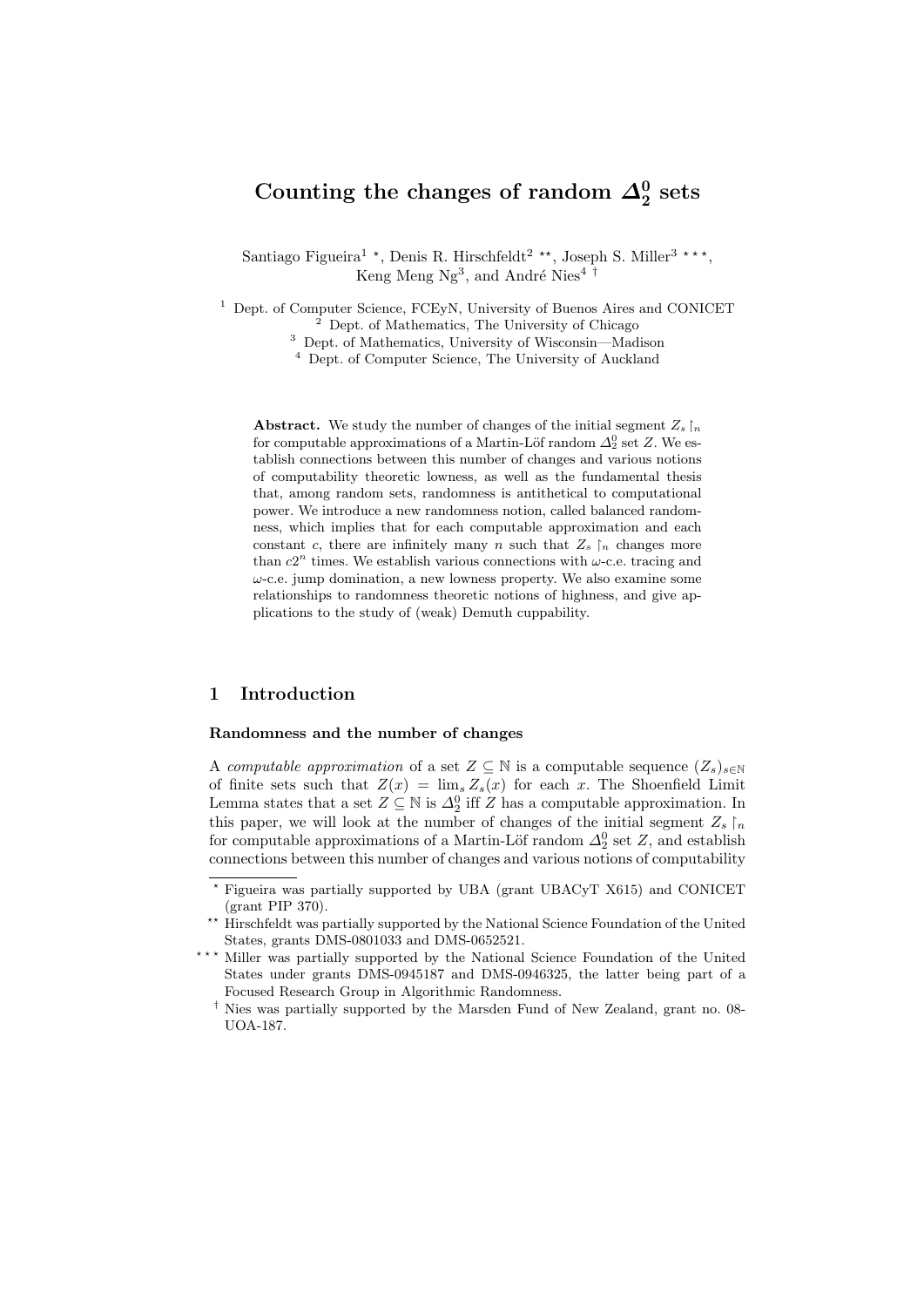theoretic lowness, as well as the fundamental thesis that, among random sets, randomness is antithetical to computational power. We assume familiarity with basic notions and results in computability theory and algorithmic randomness. For definitions not given here, and additional background, see [\[2\]](#page-18-0) or [\[11\]](#page-18-1).

In Section [3](#page-4-0) we give some lower bounds on the number of changes for computable approximations of an ML-random set. In Section [4](#page-5-0) we prove a hierarchy theorem saying that allowing more changes yields new  $\omega$ -c.e. ML-random sets. In Section [5](#page-7-0) we prove the " $o(2<sup>n</sup>)$  changes" low basis theorem, which says that each nonempty  $\Pi_1^0$  class has a low member Z with a computable approximation such that  $Z \upharpoonright_n$  changes only  $o(2^n)$  times. We conclude that there is a low ML-random set with a computable approximation that changes only  $o(2^n)$  times.

In Section [6](#page-9-0) we briefly consider the notion of computable randomness, which is weaker than ML-randomness. We show that we can computably approximate some computably random set with far fewer changes than are necessary to approximate ML-random sets.

Our results suggest calibrating the randomness content of  $\Delta_2^0$  sets by the number of changes needed to computably approximate them, rather than by the growth of the initial segment complexity, as has been traditionally done. Intuitively, the more random a set, the more changes are needed. It would be interesting to establish further results along these lines for Schnorr randomness, or for partial computable randomness.

This intuition is reinforced by a notion at the opposite end of the randomness spectrum, the K-trivial sets, which are far from random. The theory of cost functions (see [\[11,](#page-18-1) Section 5.3]) shows that a  $K$ -trivial set can be computably approximated with a finite total amount of changes, as measured by an appropriate cost function, which means that the approximation changes very little.

This article is an extended version of [\[3\]](#page-18-2). In particular, definitions and results of sections [2,](#page-3-0) [3,](#page-4-0) [4,](#page-5-0) [5,](#page-7-0) and [7](#page-10-0) (except Theorem [23](#page-12-0) and Corollary [24\)](#page-14-0) were presented there. Sections [6,](#page-9-0) [8,](#page-15-0) and [9](#page-17-0) are new.

#### Randomness versus computational complexity for ML-random sets

Martin-Löf [\[9\]](#page-18-3) introduced a notion of randomness that has been widely accepted in the field. A ML-test is a uniformly c.e. sequence  $(G_i)_{i\in\mathbb{N}}$  of open sets such that  $\lambda G_i \leq 2^{-i}$  for all i, where  $\lambda$  denotes the uniform measure on Cantor space, which assigns the quantity  $2^{-|\sigma|}$  to each basic open cylinder  $[\sigma] = \{Z : \sigma \prec Z\}.$ A set  $Z \in 2^{\omega}$  fails the test if  $Z \in \bigcap_i G_i$ ; otherwise Z passes the test. The set Z is ML-random if Z passes each ML-test.

In [\[11,](#page-18-1) Section 8.6] evidence was presented for the following fundamental thesis: Among ML-random sets,

being computationally less complex is equivalent to being more random.

For instance, an ML-random set forms a minimal pair with  $\emptyset'$  iff it is weakly 2-random. In Section [7](#page-10-0) we give further evidence for this thesis when the MLrandom set is  $\Delta_2^0$ .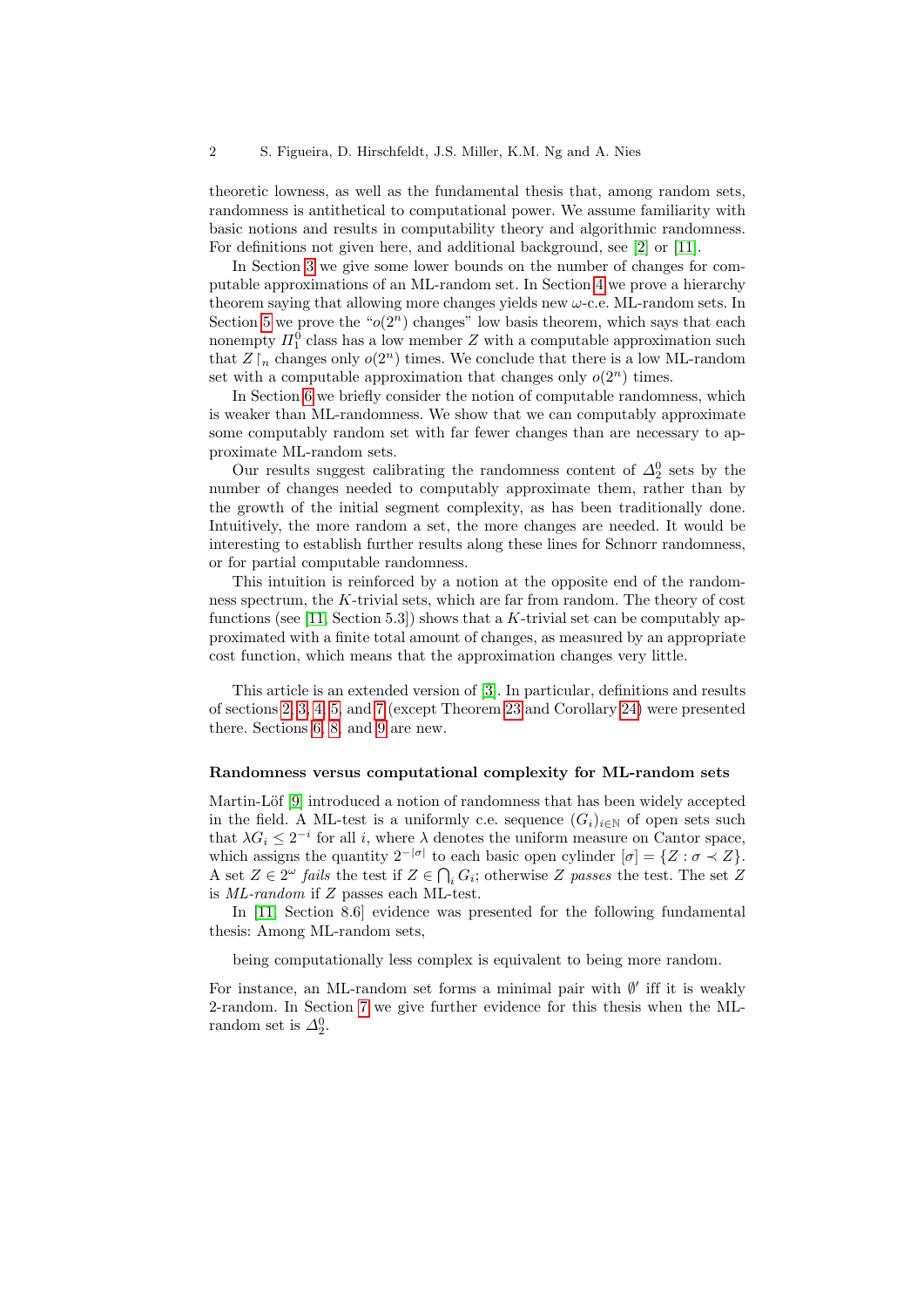To specify what we mean by being more random, we consider variants of Demuth randomness, a notion that strengthens ML-randomness but is still compatible with being  $\Delta_2^0$ . Demuth tests (see [\[11,](#page-18-1) Def. 3.6.24]) generalize Martin-Löf tests  $(G_m)_{m\in\mathbb{N}}$  in that one can exchange the m-th component a computably bounded number of times. A set  $Z \subseteq \mathbb{N}$  passes a Demuth test if Z is in only finitely many final versions of the  $G_m$ .

The passing condition that at least one of the  $G_m$  does not contain Z yields weak Demuth randomness. In this case, we can require as well that  $G_m \supseteq G_{m+1}$ for each m, since we can replace  $G_m$  by  $\bigcap_{i\leq m} G_i$  if necessary. A test with this property is called monotonic. Note that the number of version changes is still computably bounded. Thus  $Z$  is weakly Demuth random iff it passes all monotonic Demuth tests (where passing the test can be taken in either sense).

We introduce balanced randomness, an even more restricted form of weak Demuth randomness where the bound on the number of changes of the  $m$ -th version is  $O(2^m)$ . Every balanced random set is ML-random and Turing incomplete. In fact, we show that every balanced random set is difference random, a notion introduced recently by Franklin and Ng [\[4\]](#page-18-4).

For evidence of the direction from left to right in the thesis above, we show that every superlow ML-random set is balanced random. Being  $\omega$ -c.e.-tracing (Definition [21\)](#page-12-1) is a highness property, i.e., a property saying that a set is close to being Turing above  $\emptyset'$ , due to Greenberg and Nies [\[5\]](#page-18-5). This notion is incompatible with superlowness. In fact, we show that every ML-random set that is not  $\omega$ c.e.-tracing is balanced random. One consequence of the results of Section [7](#page-10-0) is that, while, as mentioned above, there is a computable approximation to a low ML-random set that changes only  $o(2^n)$  times, no superlow ML-random set has a computable approximation that changes only  $O(2^n)$  times.

Evidence for the direction from right to left in the thesis above is given by the fact that a Demuth random set bounds only generalized low sets, and the result of [\[7\]](#page-18-6) that a c.e. set Turing below a Demuth random set must be strongly jump-traceable. In [\[7\]](#page-18-6) further evidence for this direction is given by showing that a weakly Demuth random set Z is not superhigh, that is,  $Z' \nless_{\text{tt}} \emptyset''$ . (However, such a set can be high.)

#### Being  $\omega$ -c.e.-tracing, and  $\omega$ -c.e.-jump domination

Sections [8](#page-15-0) and [9](#page-17-0) are somewhat independent of the preceding sections, and relate only indirectly to our main topic, counting the changes of random  $\Delta_2^0$  sets. We relate the highness property of being  $\omega$ -c.e.-tracing introduced above to a new lowness property, being  $\omega$ -c.e.-jump dominated.

Recall the lowness property of jump traceability, and the weaker property of array computability: We say that  $A$  is jump traceable if there is a c.e. trace with computable bound for the universal partial A-computable function  $J^A$ . We say that A is array computable if some  $\omega$ -c.e. function dominates all A-computable functions. See [\[11,](#page-18-1) Chapter 8] for background on these notions.

Being  $\omega$ -c.e.-jump dominated (Definition [27\)](#page-15-1) is strictly weaker than jump traceability, but strictly stronger than array computability. In Section [8](#page-15-0) we ex-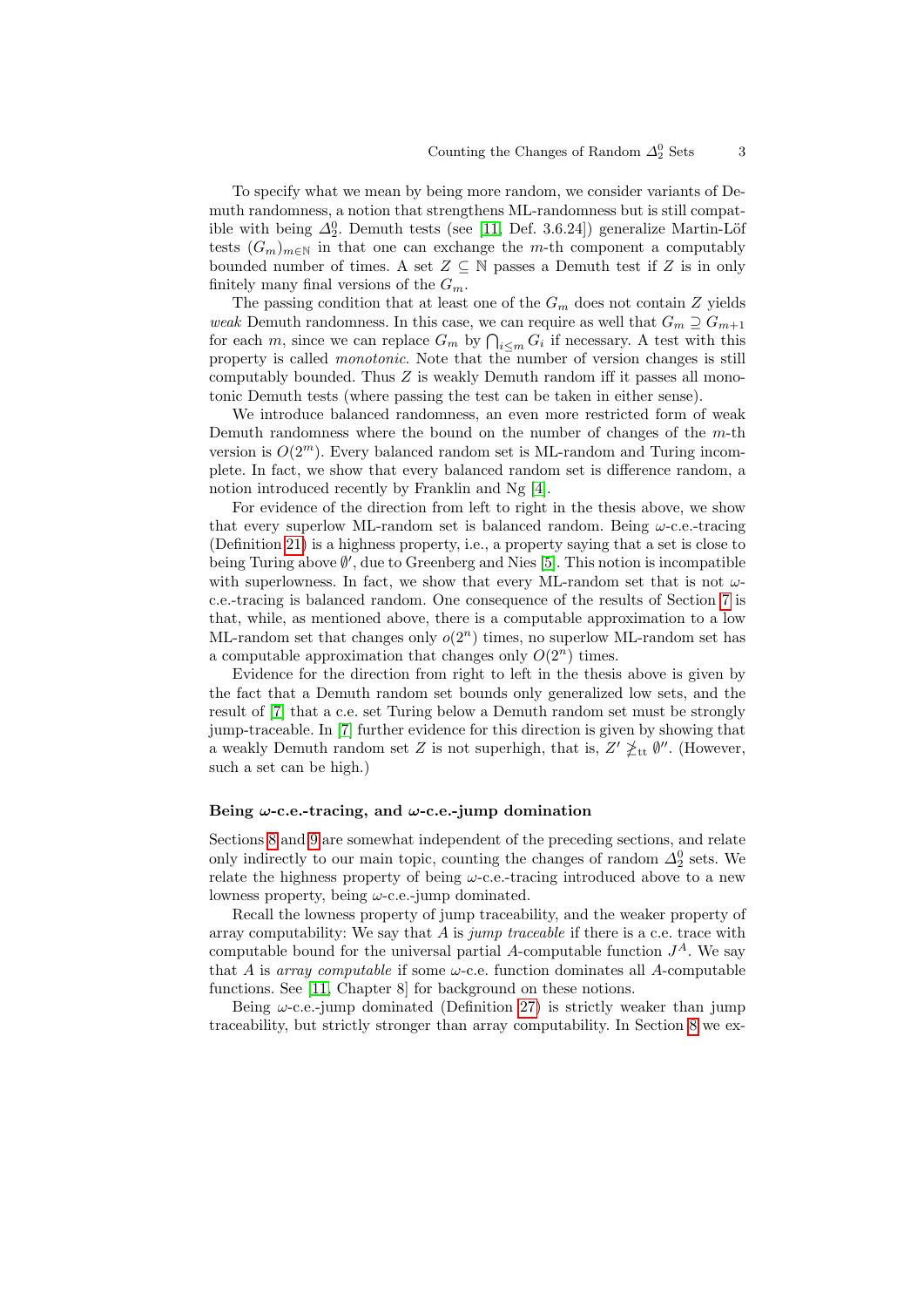tend our result that no superlow set is  $\omega$ -c.e.-tracing by showing that every superlow set is  $\omega$ -c.e.-jump dominated, while no set that is  $\omega$ -c.e.-tracing can be  $\omega$ -c.e.-jump dominated. In Section [9](#page-17-0) we examine some relationships between being  $\omega$ -c.e.-tracing, being  $\omega$ -c.e. jump dominated, and randomness theoretic notions of highness. We also show that these results can be applied to study the question of how much computational strength is necessary to cup a (weakly) Demuth random set to  $\emptyset'$ .

#### Notation

We denote the usual uniform measure on Cantor space  $2^{\omega}$  by  $\lambda$ . For a binary string x, we let [x] denote the subset of  $2^{\omega}$  consisting of all extensions of x. For a set of strings S, we let  $[S]^\prec = \bigcup_{x \in S} [x]$ . By  $W_e$  we mean the e-th c.e. set of binary strings. We denote the class of ML-random sets by MLR.

## <span id="page-3-0"></span>2 Counting the changes of a  $\varDelta^0_2$  set

For a computable approximation  $(Z_s)_{s\in\mathbb{N}}$ , unless otherwise stated, we will assume that  $Z_s(x) = 0$  for each  $x > s$ . Given such an approximation, for a number n and a stage number  $s > 0$ , to say that  $Z \upharpoonright_n$  changes at stage s means that  $Z_s$   $\upharpoonright_n \neq Z_{s-1}$   $\upharpoonright_n$ .

When we say that we bound the number of changes for a  $\Delta_2^0$  set Z from above, we mean that the changes of some approximation can be bounded from above.

<span id="page-3-1"></span>**Definition 1.** Let  $f : \mathbb{N} \to \mathbb{N}$ . We say a set  $Z \subseteq \mathbb{N}$  is  $f \text{-}c.e.$  if there is a computable approximation  $(Z_s)_{s\in\mathbb{N}}$  of Z such that for each n, the segment  $Z\upharpoonright_n$ changes at most  $f(n)$  times via this approximation. Terminology such as  $O(f)$ c.e. set,  $o(f)$ -c.e. set, and so on has the obvious meaning. For instance, Z is  $o(f)$ -c.e. if there is a function  $g \in o(f)$  such that Z is g-c.e.

Note that the above definition is not quite standard. Other authors have defined a set  $Z$  to be f-c.e. if there is a computable approximation of  $Z$  such that for each n, the approximation to the single value  $Z(n)$  changes at most  $f(n)$  times. For almost all of our results, this distinction will not matter, the exception being Theorem [9.](#page-6-0)

We identify reals and sets of natural numbers, so we refer to sets corresponding to left-c.e. reals (that is, reals that are computably approximable from below) as left-c.e. sets. Each left-c.e. set is  $o(2<sup>n</sup>)$ -c.e.:

<span id="page-3-2"></span>Fact 2. Let  $Z$  be a left-c.e. set as shown by the computable approximation  $(Z_s)_{s \in \mathbb{N}}$ . Then Z is  $o(2^n)$ -c.e. via this computable approximation.

*Proof.* Given k, let t be the least stage such that  $Z_t \upharpoonright_{k+1}$  has the final value. Let  $n \geq t+k+1$ . By our convention that  $Z_s(x) = 0$  for each  $x \geq s$ , the approximation to  $Z \upharpoonright_n$  changes at no more than  $2^t \leq 2^{n-k-1}$  stages that are  $\leq t$ . Furthermore,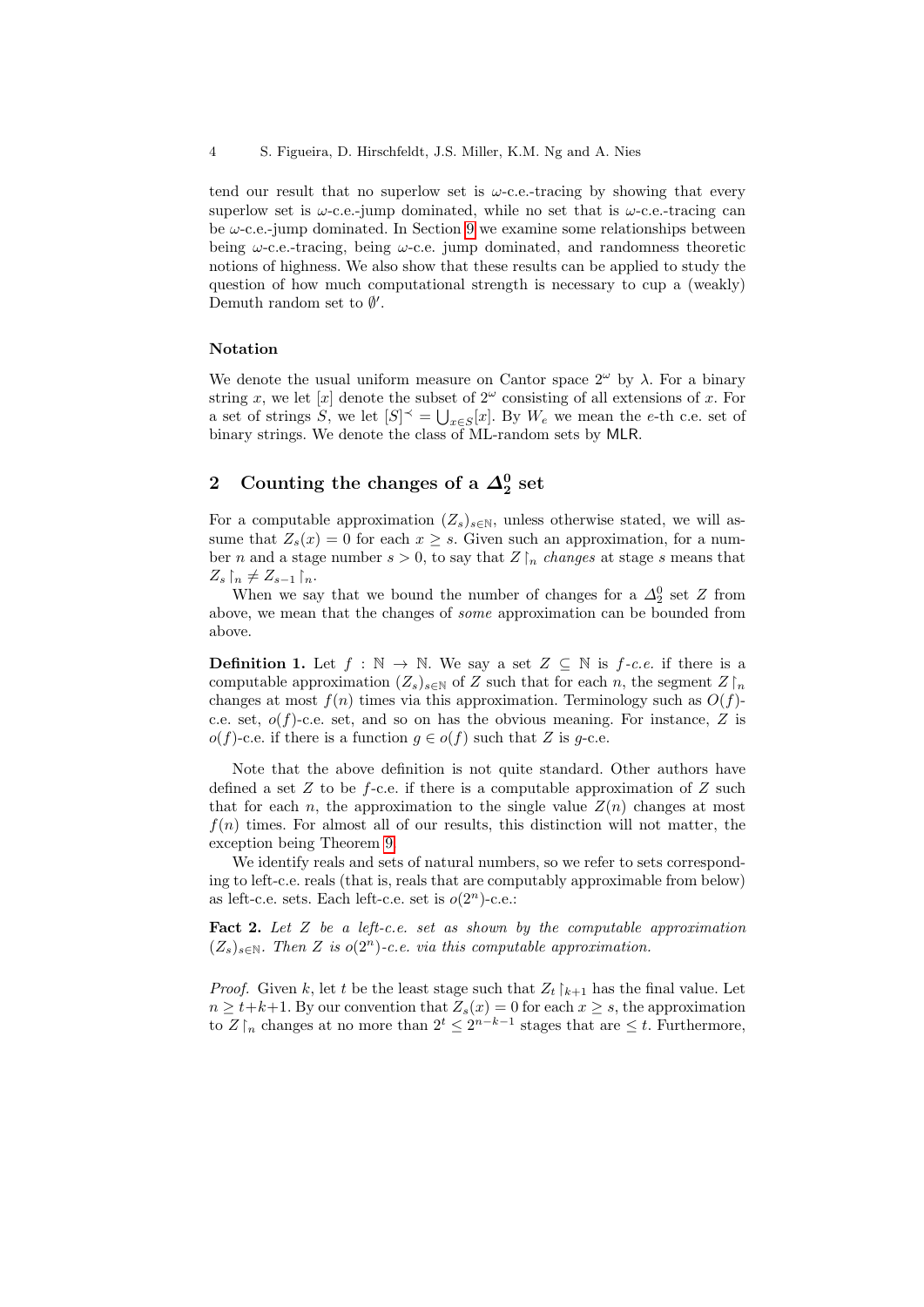since the approximation cannot return to previous states,  $Z \upharpoonright_n$  changes at no more than  $2^{n-k-1}$  stages that are greater than t. Thus  $Z \upharpoonright_n$  changes at no more than  $2^{n-k}$  stages. stages.  $\square$ 

By this argument, the above fact still holds if we merely require that the approximation to  $Z\upharpoonright_n$  can never return to a previous value.

## <span id="page-4-0"></span>3 Some lower bounds on the number of changes of an ML-random set

In this section we assume that Z is an ML-random  $\Delta_2^0$  set with a fixed computable approximation  $(Z_s)_{s\in\mathbb{N}}$ . We give some lower bounds on the number of times  $Z \upharpoonright_n$  can change. We confirm the intuition that the number of changes cannot be far below  $2^n$ .

First we look at computable functions bounding the number of changes of  $Z \upharpoonright_n$  for infinitely many n; thereafter, we look for bounds that work for all n.

<span id="page-4-1"></span>**Proposition 3.** Let  $q : \mathbb{N} \to \mathbb{Q}^+$  be computable. If  $Z \upharpoonright_n$  changes fewer than  $\lfloor 2^n q(n) \rfloor$  times for infinitely many n, then  $\sum_n q(n) = \infty$ .

*Proof.* Assume for a contradiction that  $\sum_{n} q(n) < \infty$ . We define an effective sequence  $(S_i)_{i\in\mathbb{N}}$  of  $\Sigma_1^0$  classes in the following way. For each n, we put into  $S_n$ the first  $\lfloor 2^n q(n) \rfloor$  versions of  $[Z \restriction_n]$ . Clearly  $(\mathcal{S}_i)_{i \in \mathbb{N}}$  is a sequence of uniformly c.e. open sets and  $\lambda \mathcal{S}_n \leq q(n)$  for all n. Thus  $(\mathcal{S}_i)_{i\in\mathbb{N}}$  is a Solovay test. By hypothesis  $Z \in S_n$  for infinitely many n. Thus Z fails the test  $(S_i)_{i \in \mathbb{N}}$  and therefore is not  $ML$ -random.

<span id="page-4-3"></span>*Example 4*. There is no ML-random  $\Delta_2^0$  set Z such that  $Z \upharpoonright_n$  changes fewer than  $\lfloor 2^n/n^2 \rfloor$  times for infinitely many n.

The proof of the foregoing proposition can easily be extended to the case that the function q is effectively approximable from below, that is,  $q(n) = \sup_s q_s(n)$ for an effective sequence of rationals that is nondecreasing in s. For instance, we can let  $q(n) = 2^{-K(n)}$ , where K is prefix-free Kolmogorov complexity. Thus, in the example above, in fact we have a lower bound of  $2^{n-K(n)}$ .

If for almost every n the number of changes of  $Z \upharpoonright_n$  is bounded above by  $2^n q(n)$ , then the function q is in fact bounded away from 0.

<span id="page-4-2"></span>**Proposition 5.** Let  $q : \mathbb{N} \to \mathbb{Q}^+$  be computable. If  $Z \upharpoonright_n$  changes fewer than  $\lfloor 2^n q(n) \rfloor$  times for almost every n, then  $\inf_n q(n) > 0$ .

*Proof.* Let  $n^*$  be a number such that the bound holds from  $n^*$  on. Assume for a contradiction that inf<sub>n</sub>  $q(n) = 0$ . We show that  $\exists^{\infty} n K(Z \restriction_n) \leq^+ n$ , contrary to the assumption that  $Z$  is ML-random. To do so we build a bounded request (aka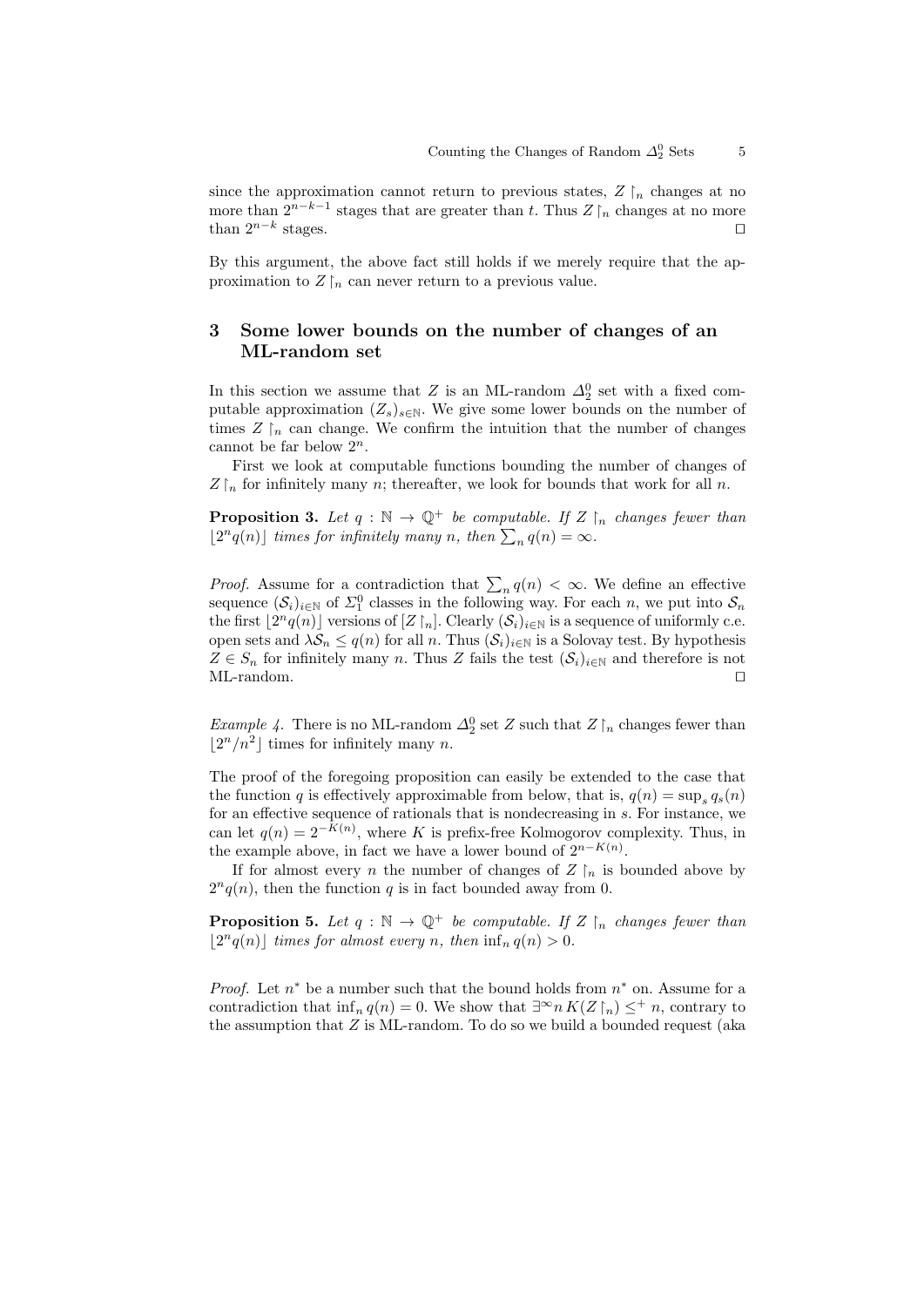Kraft-Chaitin) set L. Let  $(n_i)_{i>0}$  be a computable sequence of numbers greater than  $n^*$  such that  $q(n_i) < 2^{-i}$  for each i. For each s, we put the request

 $\langle n_i, Z_s \, \upharpoonright_{n_i} \rangle$ 

into L. For each  $i > 0$ , the weight put into L is at most  $2^{-n_i}2^{n_i}q(n_i) \leq 2^{-i}$ . Thus  $L$  is a bounded request set. Hence by the usual machine existence theorem (aka Kraft-Chaitin Theorem), we have  $\exists^{\infty} n K(Z \restriction_n) \leq^+ n$  as required.  $\square$ 

The proof of the foregoing proposition can easily be extended to the case that the function  $q$  is effectively approximable from *above*. For each  $i$ , we can search for an s and an  $n_i$  such that  $q_s(n_i) < 2^{-i}$ .

It is natural to ask what else we can say about the number of times  $Z \upharpoonright_n$ can change for a  $\Delta_2^0$  ML-random Z. In particular, we consider strengthening Propositions [3](#page-4-1) and [5](#page-4-2) simultaneously: whenever  $Z\lfloor_n$  changes fewer than  $\lfloor 2^n q(n)\rfloor$ times for infinitely many n, then  $q(n)$  is bounded away from zero on these n. By the following proposition this is true if  $q$  is a computable nonincreasing function, but by Corollary [12](#page-9-1) this fails in general.

<span id="page-5-2"></span>**Proposition 6.** Let  $q : \mathbb{N} \to \mathbb{Q}^+$  be computable and nonincreasing. If  $Z \upharpoonright_n$ changes fewer than  $\lfloor 2^n q(n) \rfloor$  times for infinitely many n, then  $\inf_n q(n) > 0$ .

*Proof.* Suppose the contrary, that  $\inf_n q(n) = 0$ . Let  $(n_i)_{i \in \mathbb{N}}$  be a computable sequence of natural numbers such that for every  $i$ , we have that  $n_i$  is the least number larger than  $n_{i-1}$  such that  $q(n_i) < 2^{-i-1}$ . We build a Solovay test  $(\mathcal{S}_i)_{i \in \mathbb{N}}$ in the following way. For each i enumerate into  $S_i$  the first  $2^{n_i-i}$  different versions of  $[Z\upharpoonright_{n_i}]$ . Then  $\lambda S_i \leq 2^{-i}$  for every *i*. Since Z is ML-random and  $Z\upharpoonright_n$  changes fewer than  $\lfloor 2^n q(n) \rfloor$  times for infinitely many n, we fix  $m > n_0$  and  $i > 0$  such that  $Z\upharpoonright_m$  changes fewer than  $\lfloor 2^m q(m)\rfloor$  times,  $Z \notin \mathcal{S}_i$ , and i is least such that  $n_i \geq m$ . Since  $Z \notin \mathcal{S}_i$ , there must be at least  $2^{n_i-i} + 1$  many distinct elements in the set  $\{Z_s \, | \, n_i : s \in \mathbb{N}\}\.$  Now since  $n_{i-1} < m$  we have  $q(m) \leq q(n_{i-1}) < 2^{-i}$ . Hence  $Z \rvert_m$  changes fewer than  $2^{m-i}$  times. Thus  $Z \rvert_{n_i}$  changes fewer than  $2^{n_i-m}2^{m-i} = 2^{n_i-i}$  times. This is a contradiction.

We can now improve Example [4.](#page-4-3) For instance:

*Example 7.* There is no ML-random  $\Delta_2^0$  set Z such that  $Z \upharpoonright_n$  changes fewer than  $\lfloor 2^n / \log \log n \rfloor$  times for infinitely many n.

### <span id="page-5-0"></span>4 A hierarchy theorem for ML-random  $\omega$ -c.e. sets

<span id="page-5-1"></span>Using a method of Kučera one can code a given set into a member of a  $\Pi^0_1$  class of positive measure. The method rests on the following lemma (see [\[11,](#page-18-1) Lem. 3.3.1]), where  $\lambda(\mathcal{C} \mid x)$  denotes  $2^{|x|} \lambda(\mathcal{C} \cap [x])$ .

**Lemma 8.** Let  $\mathcal{C} \subseteq 2^{\omega}$  be measurable and  $\lambda(\mathcal{C} \mid x) \geq 2^{-(r+1)}$ . Then for every  $n \geq |x| + r + 2$  there are distinct strings  $y_0, y_1 \succ x$  with  $|y_i| = n$  such that  $\lambda(\mathcal{C} \mid y_i) > 2^{-(r+2)}$  for  $i = 0, 1$ .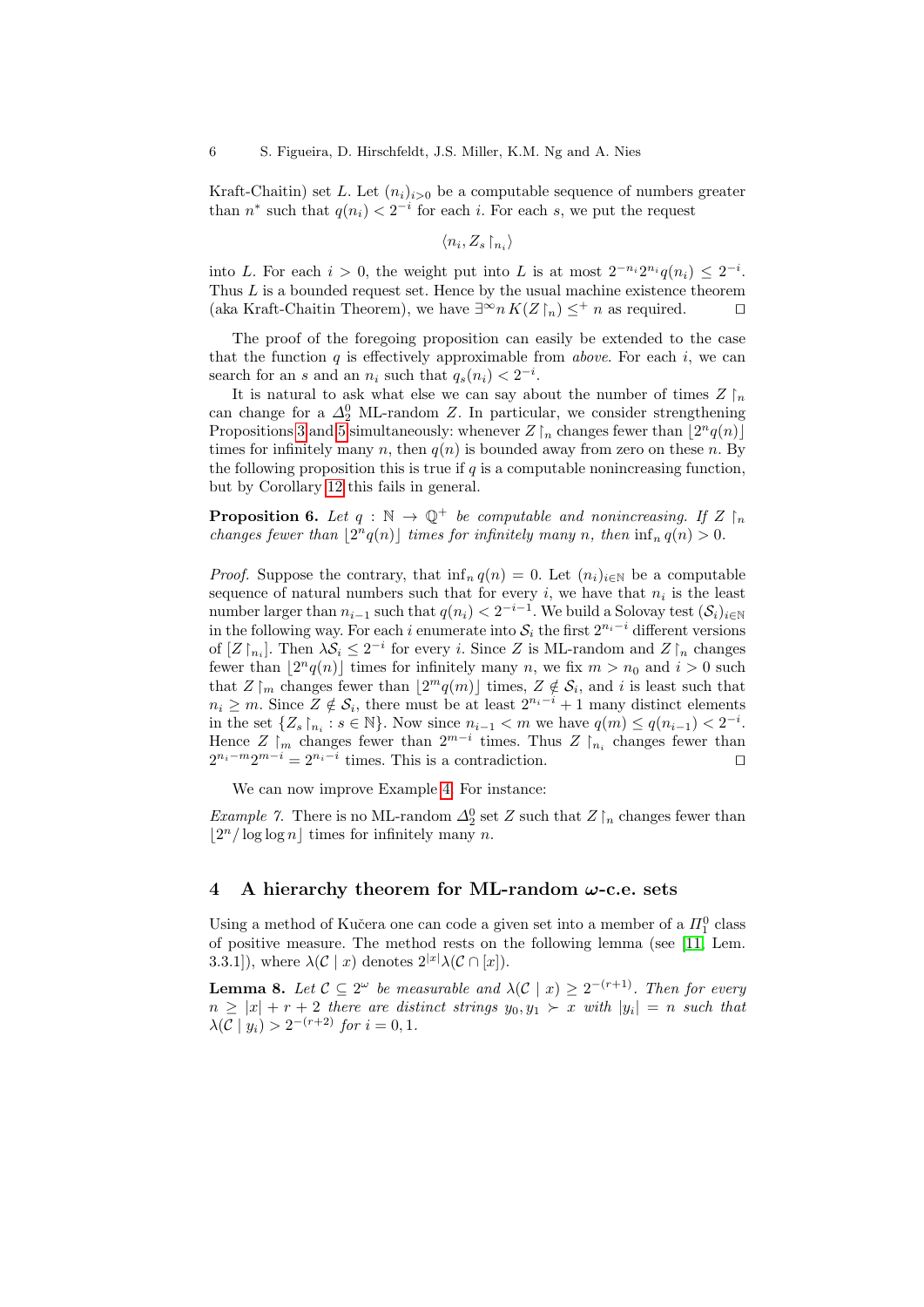An order function is a nondecreasing unbounded computable function. Recall the notion of f-c.e. set from Definition [1.](#page-3-1)

<span id="page-6-0"></span>**Theorem 9.** Let b be an order function such that  $\forall n b(n) \ge \epsilon 2^n$  for some positive real  $\epsilon$ . Then for each order function s there is an ML-random Z that is  $s \cdot b$ -c.e. but not b-c.e.

We can restate Proposition [5](#page-4-2) as follows: if the ML-random set  $Z$  is b-c.e. for some computable function b, then there is  $\epsilon > 0$  such that  $\forall n b(n) \geq \epsilon 2^n$ . Thus the additional hypothesis  $\forall n b(n) \geq \epsilon 2^n$  in this hierarchy theorem does not restrict its generality.

Proof (of Theorem [9\)](#page-6-0). The idea is the following. To make Z ML-random, we ensure that it belongs to an appropriate  $\Pi_1^0$ -class. To make Z non b-c.e., let  $(f_e)_{e \in \mathbb{N}^+}$  be an enumeration of total computable functions f mapping pairs of natural numbers to strings such that for all n, it is the case that  $\{t : f(n,t) \neq 0\}$  $|f(n, t+1)| \leq b(n)$ , that  $|f(n, t)| = n$ , and that  $f(n, t) \prec f(n+1, t)$ . Each such f is the approximation of some  $b$ -c.e. set. Conversely, though our enumeration cannot contain all such functions, we may assume it contains enough so that if a set is b-c.e., then there is an f in our enumeration giving the set in the limit. Thus it suffices to ensure that for every e there is an n such that  $\lim_{t \to \infty} f_e(n, t) \neq Z \upharpoonright_n$ .

Here are the details. Recall that  $s$  is the given order function. Choose a computable sequence  $(n_e)_{e \in \mathbb{N}^+}$  such that  $n_1 = 0$ ,

$$
s(n_e) > e + 1/\epsilon
$$
, and  $n_{e+1} \ge n_e + e + 2$ .

Let  $P$  be a  $\Pi_1^0$ -class such that  $P \subseteq \mathsf{MLR}$ , where we recall that MLR is the class of ML-random sets, and  $\lambda \mathcal{P} > 1/2$ . Let  $\widehat{\mathcal{P}}$  be the  $\Pi_1^0$  class of paths through the  $\Pi^0_1$  tree

$$
T = \{ y : (\forall i) [n_i \le |y| \to \lambda(\mathcal{P} \mid (y \upharpoonright_{n_i})) \ge 2^{-(i+1)}] \}.
$$

Note that  $\widehat{\mathcal{P}} \subseteq \mathcal{P}$ . Since  $\lambda \mathcal{P} \ge 1/2$ , by Lemma [8,](#page-5-1)  $\widehat{\mathcal{P}}$  is nonempty.

We define  $z_0 \prec z_1 \prec z_2 \prec \cdots$  in such a way that  $|z_e| = n_e$  and  $z_e \neq$  $\lim_{t} f_e(n_e, t)$ . We also define  $Z = \bigcap_e [z_e]$ . In this way, we ensure that  $Z \big|_{n_e} \neq$  $\lim_{t} f_e(n_e, t)$  for all  $e \geq 1$ , and therefore Z is not b-c.e. At the same time, we ensure that  $Z \in \widehat{\mathcal{P}}$ , and hence Z is ML-random.

The definition of  $z_e$  proceeds by steps. Recall that each  $\Pi_1^0$  class  $\mathcal Q$  has an effective approximation by descending clopen sets  $\mathcal{Q}_s$ ; see [\[11,](#page-18-1) Sect. 1.8]. Let  $z_{0,s} = \emptyset$  and for  $e > 0$  let

<span id="page-6-1"></span>
$$
z_{e+1,s} = \min\{z : [z] \subseteq \widehat{\mathcal{P}}_s \ \wedge \ |z| = n_{e+1} \ \wedge \ z \succ z_{e,s} \ \wedge \ f_e(n_e, s) \neq z\},\qquad(1)
$$

where the minimum is taken with respect to the lexicographic ordering.

Suppose  $z_{e,s}$  has already been defined. By Lemma [8](#page-5-1) and the definition of  $\hat{\mathcal{P}}$ , there are two distinct strings  $y_0, y_1 \succ z_{e,s}$  such that  $|y_i| = n_e$  and  $[y_i] \cap \mathcal{P} \neq \emptyset$ . Hence  $z_{e+1,s}$  is well defined in equation [\(1\)](#page-6-1).

To show that Z is s  $\cdot b$ -c.e., define a computable approximation  $(Z_i)_{i\in\mathbb{N}^+}$  with  $Z_s = z_{s,s}$ . Suppose  $n_e \leq n < n_{e+1}$ .

If  $Z_{s+1} \restriction_n \neq Z_s \restriction_n$  then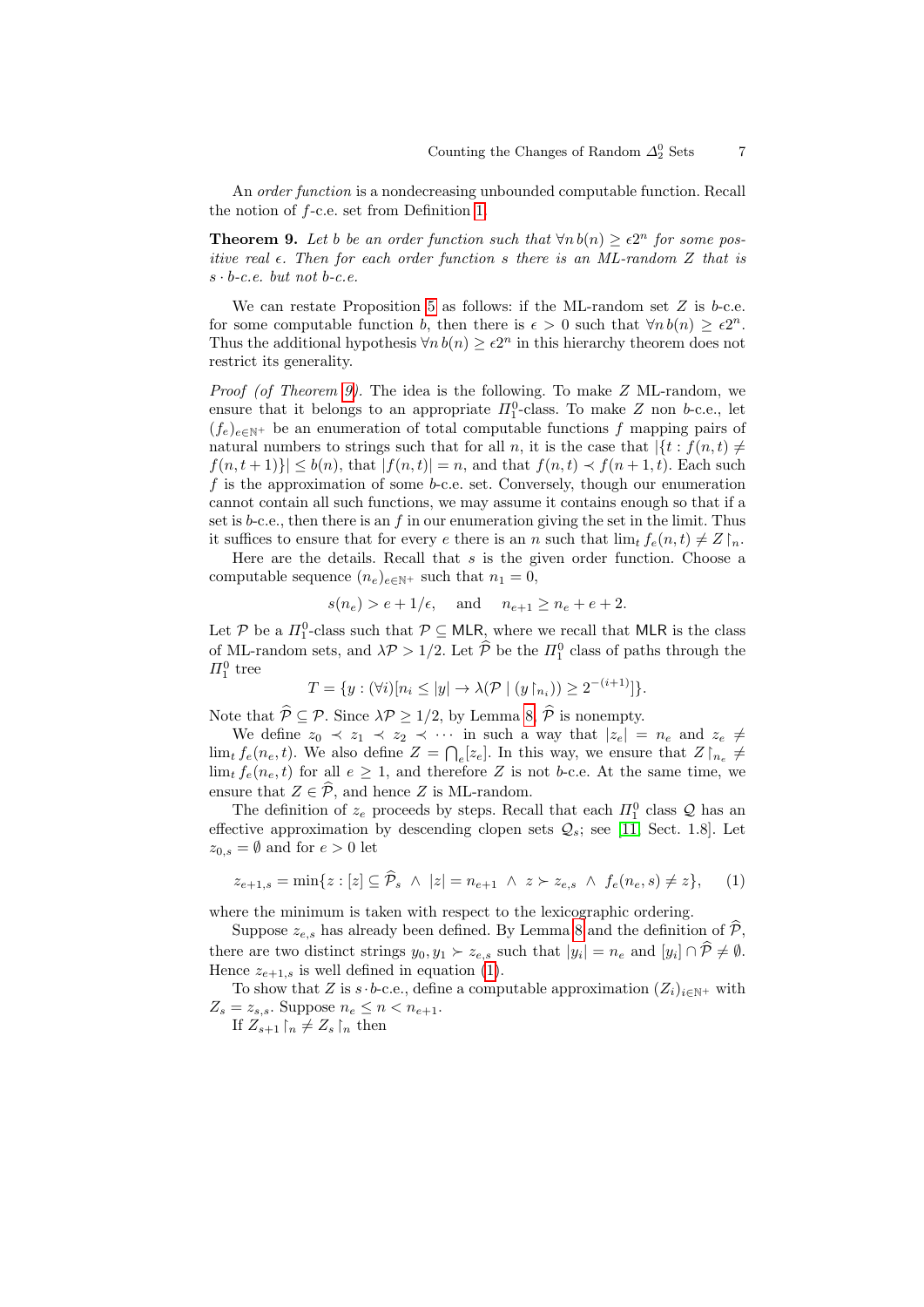8 S. Figueira, D. Hirschfeldt, J.S. Miller, K.M. Ng and A. Nies

$$
[Z_s \upharpoonright_n] \nsubseteq \widehat{\mathcal{P}}_{s+1}
$$
 or  $\exists i \leq e f_i(n, s+1) \neq f_i(n, s)$ .

The former may occur at most  $2^n$  times, and the latter at most  $e \cdot b(n)$  times. For all  $e \geq 1$ , the number of changes of  $Z \upharpoonright_n$  is at most

$$
2^{n} + e \cdot b(n) \leq b(n)/\epsilon + e \cdot b(n)
$$
  
\n
$$
\leq b(n)(e + 1/\epsilon)
$$
  
\n
$$
\leq b(n) \cdot s(n_e) \leq b(n) \cdot s(n).
$$

 $\Box$ 

## <span id="page-7-0"></span>5 Counting changes for sets given by the (super)low basis theorem

The low basis theorem of Jockusch and Soare [\[6\]](#page-18-7) says that every nonempty  $\Pi^0_1$ class has a member Z that is low, that is,  $Z' \leq_T \emptyset'$ . The proof actually makes Z superlow, that is,  $Z' \leq_{tt} \emptyset'$ . Here we study possible bounds on the number of changes for a low member of the class. We find that to make the member superlow will in general take more changes, not fewer. This result may seem surprising, but at least in the case of a  $\Pi^0_1$  class of ML-random sets, it is in fact in line with the discussion in the introduction, as we should expect that it takes more changes to make a  $\Delta_2^0$  set more random.

<span id="page-7-1"></span>**Theorem 10.** Let  $P$  be a nonempty  $\Pi_1^0$  class. For each order function h, the class  $P$  has a superlow  $2^{n+h(n)}$ -c.e. member.

Proof. The idea is to run the proof of the superlow basis theorem with a c.e. operator  $W^X$  that codes X' only at a sparse set of positions, and simply copies X for the other bit positions. Let R be the infinite computable set  $\{n : h(n+1) >$  $h(n)$ . Define the c.e. operator W by

$$
W^X(n) = \begin{cases} X(i) & \text{if } n \text{ is the } i\text{-th smallest element in } \mathbb{N} - R \\ X'(j) & \text{if } n \text{ is the } j\text{-th smallest element in } R \end{cases}
$$
 (2)

By the proof of the superlow basis theorem as in [\[11,](#page-18-1) Thm. 1.8.38], there is a  $Z \in \mathcal{P}$  such that  $B = W^Z$  is left-c.e. via some approximation  $(B_s)$ . Let  $Z_s$  be the computable approximation of Z given by  $Z_s(i) = B_s(n)$  where n is the *i*-th smallest element in  $\mathbb{N} - R$ . If  $Z_s \upharpoonright_n$  changes then  $B_s \upharpoonright_{n+h(n)}$  changes. Thus  $Z_s \upharpoonright_n$ changes at most  $2^{n+h(n)}$  times. Furthermore,  $Z' \leq_m B$ . Since B is  $\omega$ -c.e. we have  $B \leq_{tt} \emptyset'$ , so Z is superlow.

<span id="page-7-2"></span>Theorem [23](#page-12-0) below shows that if  $P \subseteq MLR$ , no superlow member of P can be  $O(2^n)$ -c.e. On the other hand, if we merely want a low member, we can actually get away with  $o(2^n)$  changes. For the case  $P \subseteq MLR$ , this result shows that  $o(2<sup>n</sup>)$ -c.e. ML-random sets can be very different from the Turing complete ML-random set  $\Omega$ , even though  $\Omega$  is also  $o(2^n)$ -c.e. by Fact [2.](#page-3-2)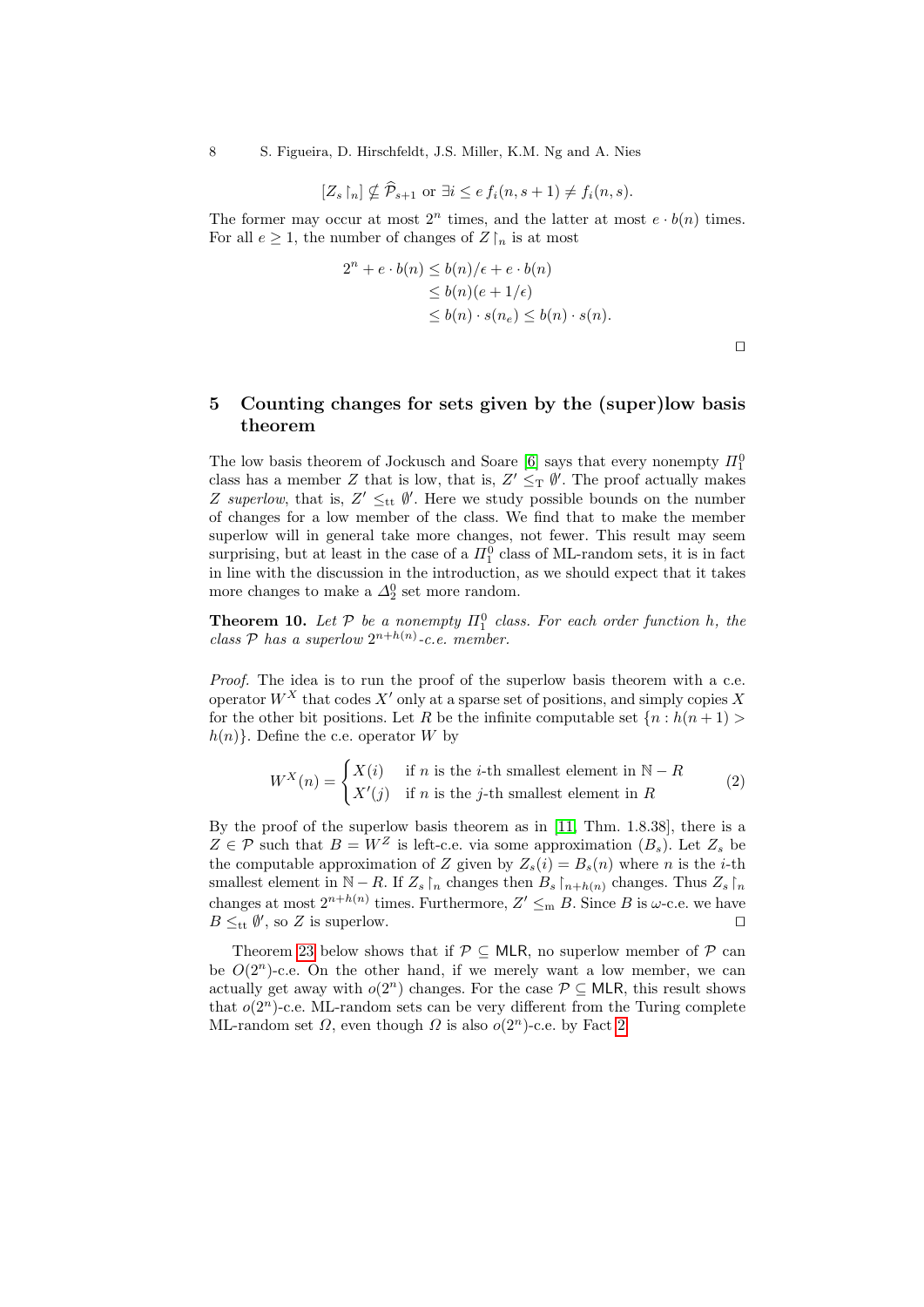**Theorem 11.** Each nonempty  $\Pi_1^0$  class  $P$  contains a low  $o(2^n)$ -c.e. member.

Proof. We combine the construction in the proof of Theorem [10](#page-7-1) with a dynamic coding of the jump. At each stage we have movable markers  $\gamma_k$  at the positions where  $X'(k)$  is currently coded. Thus, the positions where  $X'$  is coded become sparser and sparser as the construction proceeds.

Construction. At stage 0 let  $\gamma_{0,0} = 1$  and  $B_0$  be the empty set. Stage  $t > 0$ .

(i). Let  $W^X[t]$  be the c.e. operator such that

$$
W^{X}[t](v) = \begin{cases} X(i) & \text{if } v \text{ is the } i\text{-th smallest element} \\ \text{not of the form } \gamma_{k,t-1} \\ X'(k) & \text{if } v = \gamma_{k,t-1} \end{cases}
$$
 (3)

Uniformly in the stage number t, we define a sequence of  $\Pi_1^0$  classes  $\mathcal{Q}_n[t]$  $(n \in \mathbb{N})$ . We follow the proof of the low basis theorem as in [\[11,](#page-18-1) Thm. 1.8.38], but at stage t we use the operator  $W[t]$  instead of the jump operator.

Let  $\mathcal{Q}_0[t] = \mathcal{P}$ . If  $\mathcal{Q}_n[t]$  has been defined, let

$$
\mathcal{Q}_{n+1}[t] = \begin{cases} \mathcal{Q}_n[t] & \text{if for all } X \in \mathcal{Q}_{n,t}[t], \\ \{ X \in \mathcal{Q}_n[t] : n \notin W^X[t] \} & \text{otherwise.} \end{cases}
$$

In the first case, define  $B_t(n) = 1$ ; in the second case, define  $B_t(n) = 0$ .

(ii). Let k be least such that  $k = t$  or  $B_t \upharpoonright_{2k} \neq B_{t-1} \upharpoonright_{2k}$ . Define  $\gamma_{r,t} = \gamma_{r,t-1}$  for  $r < k$ , and  $\gamma_{r,t} = t + 2r$  for  $t \ge r \ge k$ .

#### Verification.

**Claim 1.** B is left-c.e. via the computable approximation  $(B_t)_{t \in \mathbb{N}}$ .

Suppose i is least such that  $B_t(i) \neq B_{t-1}(i)$ . Since  $\gamma_{r,t-1} > 2r$  for each r, we have  $\gamma_{r,t} = \gamma_{r,t-1}$  for all r such that  $\gamma_{r,t-1} \leq i$ . Thus the construction up to  $\mathcal{Q}_i[t]$  behaves like the usual construction to prove the low basis theorem, whence we have  $B_{t-1}(i) = 0$  and  $B_t(i) = 1$ .

We conclude that  $\gamma_k = \lim_{t \to k, t}$  exists for each k, and therefore  $\mathcal{Q}_n$  $\lim_{t} \mathcal{Q}_n[t]$  exists as well.

By the compactness of  $2^{\omega}$  there is  $Z \in \bigcap_n \mathcal{Q}_n$ . Clearly Z is low because  $Z'(k) = B(\gamma_k)$  and the expression on the right can be evaluated by  $\emptyset'$ . It remains to show the following.

Claim 2. Z is  $o(2^n)$ -c.e.

We have a computable approximation to Z given by

 $Z_t(i) = B_t(v)$  where v is the *i*-th smallest number not of the form  $\gamma_{k,t}$ .

Given *n*, let k be largest such that  $\gamma_k \leq n$ . We show that  $Z \upharpoonright_n$  changes at most  $2^{n-k+1}$  times.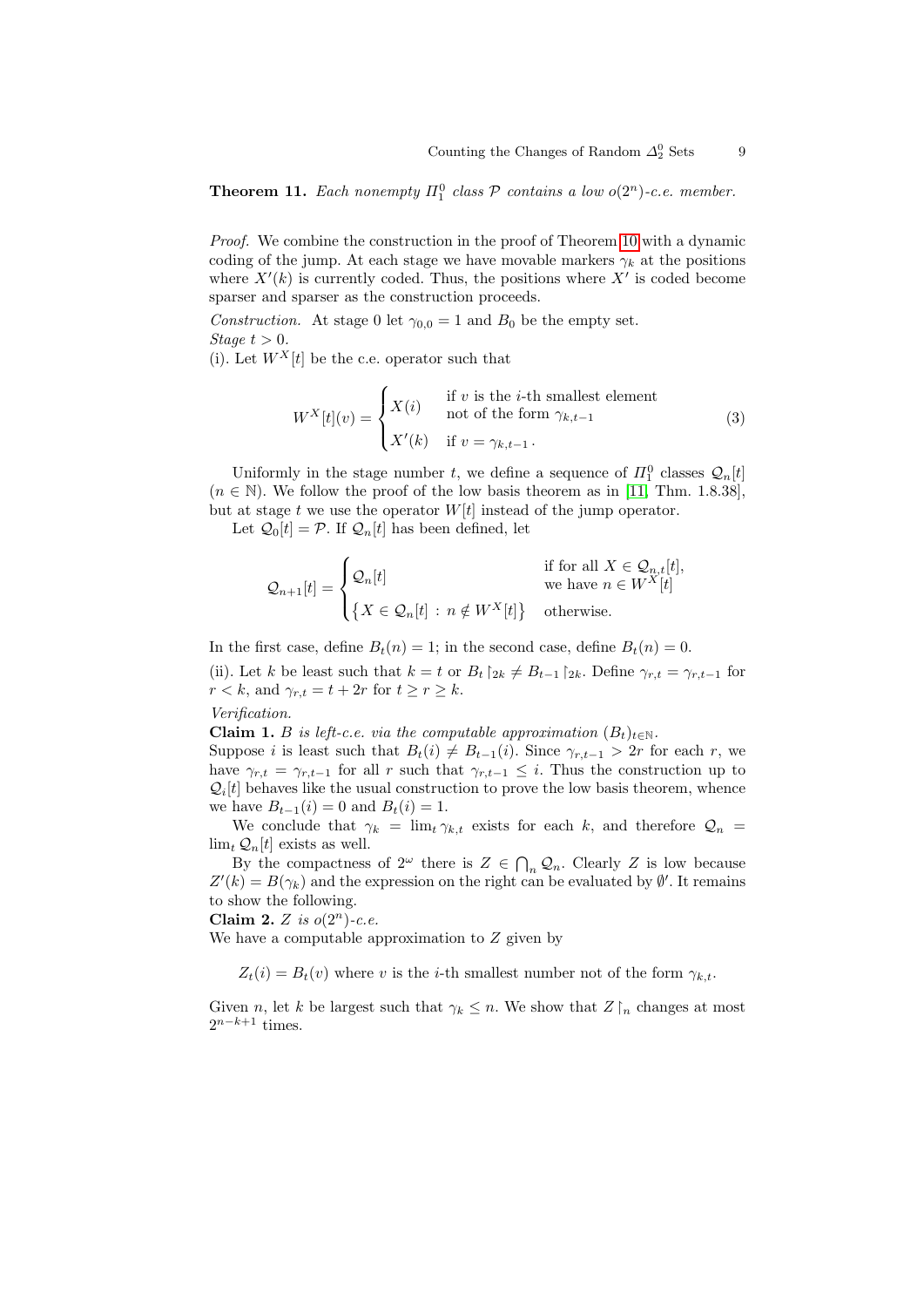10 S. Figueira, D. Hirschfeldt, J.S. Miller, K.M. Ng and A. Nies

For  $n \geq r \geq k$ , let  $t_r$  be the least stage t such that  $\gamma_{r+1,t} > n$ . Then  $B_t \upharpoonright_{2r}$  is stable for  $t_r \leq t < t_{r+1}$ . Since  $(B_t)_{t \in \mathbb{N}}$  is a computable approximation via which B is left-c.e.,  $B \nvert_{n+r}$  changes at most  $2^{n-r}$  times for  $t \in [t_r, t_{r+1})$ . Hence  $Z \nvert_n$ changes at most  $2^{n-r}$  times for such t. The total number of changes is therefore bounded by  $\sum_{k \leq r \leq n} 2^{n-r} < 2^{n-k+1}$ .

As a consequence, we see that in Proposition [6](#page-5-2) it was necessary to assume that the function  $q$  is nonincreasing.

<span id="page-9-1"></span>**Corollary 12.** There are an ML-random set Z and a computable  $q : \mathbb{N} \to \mathbb{Q}^+$ such that  $Z \upharpoonright_n$  changes fewer than  $\lfloor 2^n q(n) \rfloor$  times for infinitely many n, and  $\lim_{n} q(n) = 0.$ 

*Proof.* In the proof of Theorem [11,](#page-7-2) let  $P$  be a  $\Pi_1^0$  class containing only MLrandoms. We define  $q(m) = 2^{-r+1}$ , where r is least such that  $\gamma_{r,m} \geq m$ . Then q is computable and  $\lim_{n} q(n) = 0$  because each marker reaches a limit. Also,  $q(\gamma_r) =$  $2^{-r+1}$  for every r. By the proof of Theorem [11,](#page-7-2) for every r, the approximation to  $Z \upharpoonright_{\gamma_r}$  changes fewer than  $2^{\gamma_r-r+1} = \lfloor 2^{\gamma_r} q(\gamma_r) \rfloor$  times.

#### <span id="page-9-0"></span>6 A computably random set that changes little

The lower bounds on changes obtained in the previous sections actually relied on the given  $\Delta_2^0$  set being ML-random. For the weaker notion of computable randomness, we can get away with far fewer changes.

We thank Frank Stephan for helpful discussions.

**Theorem 13.** For each order function  $h$ , there is a computably random  $h$ -c.e. set Z. Moreover, Z can be chosen to be left-c.e.

Proof. For the first statement, we check that the construction from [\[13\]](#page-18-8), in the version of [\[11,](#page-18-1) Remark 7.4.13], yields a set Z as required. We use the notation from [\[11\]](#page-18-1), which we briefly summarize here.

We view the k-th Turing functional  $\Phi_k$  as a map from  $2^{<\omega}$  to the non-negative dyadic rationals. We let  $B_k$  be the k-th partial computable martingale; it copies  $\Phi_k$  as long as  $\Phi_k$  looks like a martingale. For each  $n \in \mathbb{N}$ , we obtain a partial computable martingale  $B_{k,n}$ , which succeeds on the same sequences as  $B_k$ , by modifying  $B_k$  in such a way that  $B_{k,n}(x) = 1$  for each string x of length  $\lt n$ .

We define the computable sequence  $n_0 < n_1 < \cdots$  by  $n_0 = 0$  and

$$
n_{k+1} = \mu n > n_k \left[ h(n) > (k+1)^2 \right].
$$

Let  $I_k = [n_k, n_{k+1})$ . For a string z, we let  $\text{Int}(z)$  denote the number k such that  $|z| \in I_k$ .

We let  $B_k^* = B_{k,n_{k+1}}$ , and define the following supermartingale that copies  $B_k$  with some restrictions: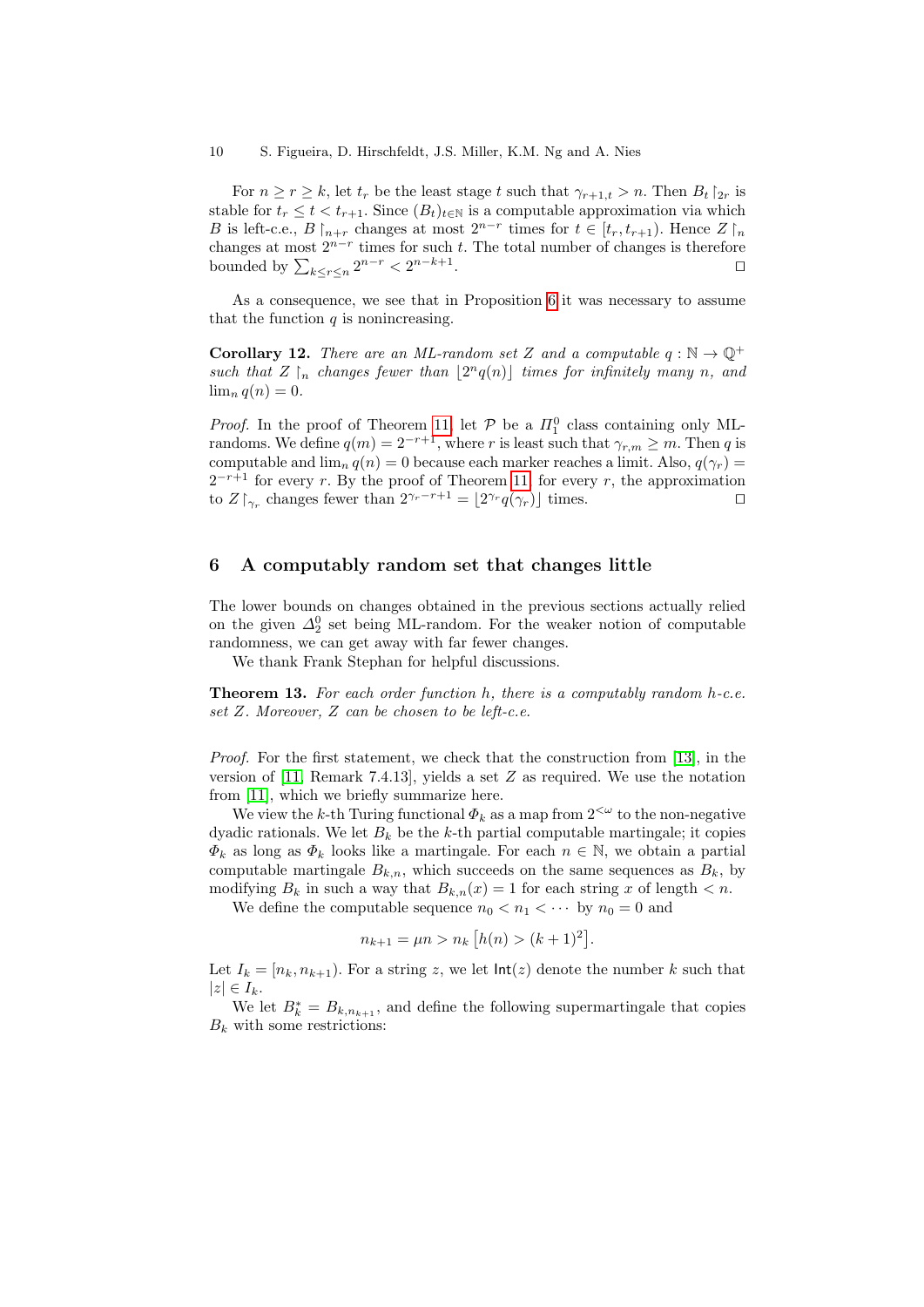$$
V_k(x) = \begin{cases} B_k^*(x) & \text{if } \mathsf{Int}(x) < k \text{ or } \forall y \ [\mathsf{Int}(y) = \mathsf{Int}(x) \to B_k^*(y) \downarrow] \\ 0 & \text{otherwise.} \end{cases}
$$

Let L be the supermartingale given by  $L(x) = \sum_k 2^{-k} V_k(x)$ . Note that by definition,  $L(x)$  for  $\text{Int}(x) \leq r$  depends only on  $B_k^*(x)$  where  $k < r$ ; the remaining components  $B_k^*$  for  $k \geq r$  together contribute  $\sum_{k \geq r} 2^{-k} = 2^{-r+1}$ . In particular,  $L(x)$  is rational.

Let  $Z$  be the leftmost non-ascending path of  $L$ , i.e.,  $Z$  is the leftmost bit sequence in  $2^{\omega}$  such that  $\forall n \ L(Z \nvert_{n+1}) \leq L(Z \nvert_n)$  As shown in [\[11,](#page-18-1) 7.4.13], L multiplicatively dominates each computable martingale, whence  $Z$  is computably random. It remains to show  $Z$  is  $h$ -c.e.

For each stage s we have a computable approximation  $B_k[s]$ , which copies  $\Phi_k[s]$  as long as  $\Phi_k[s]$  looks like a martingale. From this we get  $B_k^*[s]$  and  $V_{k,s}$ , the computable approximations of  $B_k^*$  and  $V_k$  respectively. Hence L is a c.e. supermartingale, as shown by the supermartingale approximation (see [\[11,](#page-18-1) Def. 7.2.3])  $L_s(x) = \sum_k 2^{-k} V_{k,s}(x)$ .

Now let  $Z_s$  be the leftmost non-ascending path of  $L_s$ , i.e.,  $Z_s$  is the leftmost bit sequence in  $2^{\omega}$  such that  $\forall n L_s(Z_s \upharpoonright_{n+1}) \leq L_s(Z_s \upharpoonright_n)$ . Clearly  $(Z_s)_{s \in \mathbb{N}}$  is a computable approximation of Z. We show that Z is h-c.e. via  $(Z_s)_{s\in\mathbb{N}}$ .

Let *n* be given, where  $n \in I_k$ . Thus  $n_k \leq n$ , whence  $k^2 \leq h(n)$ . For  $i < k$  and stage s, let  $r(i, s)$  be the maximal number  $r \leq k$  such that  $B_i^*[s](x)$  is defined whenever  $\text{Int}(x) \leq r$ . If  $Z_s$   $\upharpoonright_n \neq Z_{s-1}$   $\upharpoonright_n$  then  $L_s(x) \neq L_{s-1}(x)$  for some x of length  $\leq n$ . By the remark following the definition of L, this inequality implies that  $r(i, s) > r(i, s - 1)$  for some  $i < k$ , which can happen at most  $k^2 \leq h(n)$ times.

To make  $Z$  left-c.e., we modify its definition in a manner similar to [\[11,](#page-18-1) Remark 7.4.17]. The  $V_k$  are uniformly c.e. supermartingales, hence L is a c.e. supermartingale as well. Thus, since  $L(\emptyset) \leq 2$ , the paths of the tree  $T = \{x :$  $\forall y \preceq x \ L(y) \leq 2$  form a nonempty  $\Pi_1^0$  class. Now let Z be the leftmost path of T. Let  $T_s = \{x : \forall y \preceq x \ L_s(y) \leq 2\}$ , and let  $Z_s$  be the leftmost path of  $T_s$ . Then  $(Z_s)_{s\in\mathbb{N}}$  is a computable approximation of Z showing that Z is leftc.e.; furthermore, it also shows that  $Z$  is h-c.e. by an argument similar to the preceding one.  $\Box$ 

#### <span id="page-10-0"></span>7 Balanced randomness

#### Basics on balanced randomness

We study a restricted form of weak Demuth randomness (which was defined in the introduction). The bound on the number of version changes for the  $m$ -th component of a test is now  $O(2^m)$ .

<span id="page-10-1"></span>**Definition 14.** A *balanced test* is a sequence of c.e. open sets  $(G_m)_{m\in\mathbb{N}}$  such that  $\forall m \lambda G_m \leq 2^{-m}$  and, furthermore, there is a function f such that  $G_m =$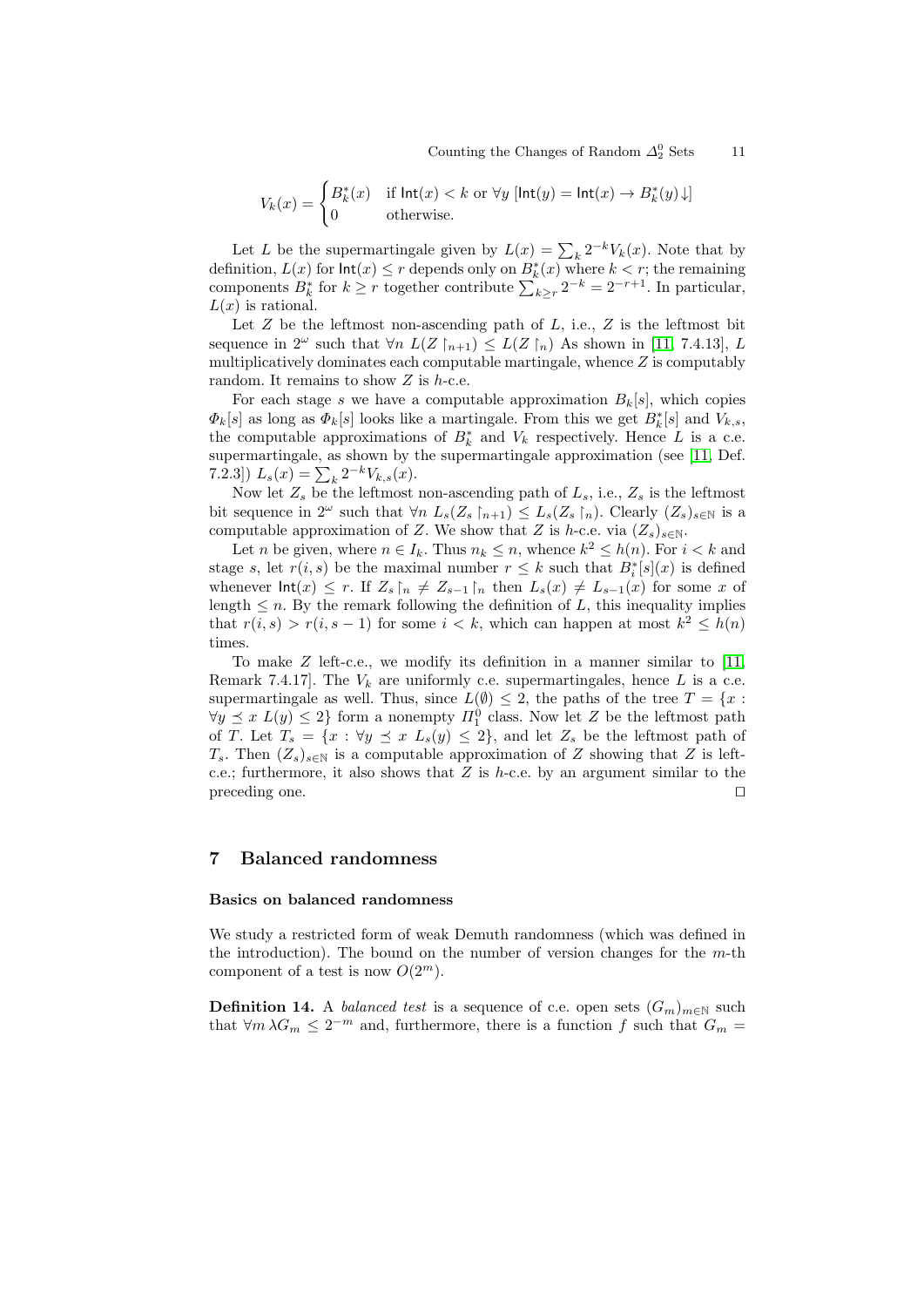$[W_{f(m)}]$ <sup> $\prec$ </sup> and  $f(m) = \lim_{s} g(m, s)$  for a computable function g such that the function mapping m to the size of the set  $\{s : g(m, s) \neq g(m, s-1)\}\$ is in  $O(2^m)$ .

A set Z passes the test if  $Z \notin G_m$  for some m. We call Z balanced random if it passes each balanced test.

We denote  $[W_{g(m,s)}]^\prec$  by  $G_m[s]$  and call it the version of  $G_m$  at stage s.

Example 15. No  $O(2^m)$ -c.e. set is balanced random.

To see that this is the case, given an  $O(2^m)$ -c.e. set Z, simply let  $G_m[s] = [Z_s]_m$ ; then Z fails the balanced test  $(G_m)_{m \in \mathbb{N}}$ .

Before we proceed, we make three remarks on Definition [14.](#page-10-1) The second remark will explain our choice of terminology.

Remark 16. Again, we may monotonize a test and thus assume  $G_m \supseteq G_{m+1}$  for each m, because the number of changes of  $\bigcap_{i \leq m} G_i[s]$  is also  $O(2^m)$ .

Remark 17. Let  $(\alpha_i)_{i\in\mathbb{N}}$  be a nonincreasing computable sequence of rationals that converges effectively to 0, for instance  $\alpha_i = 1/i$ . If we build monotonicity into the definition of balanced tests, we can replace the bound  $2^{-m}$  on the measure of the m-th component by  $\alpha_m$ , and bound the number of changes by  $O(1/\alpha_m)$ . Thus, the important condition is being balanced in the sense that the measure bound times the bound on the number of changes is  $O(1)$ . In this case, we can emulate a test  $(G_m)_{m\in\mathbb{N}}$  by a test  $(H_i)_{i\in\mathbb{N}}$  as in Definition [14](#page-10-1) by letting  $H_i[s] = G_m[s]$ , where m is least such that  $2^{-i} \ge \alpha_m > 2^{-i-1}$ .

Remark 18.  $O(2^m)$  in Definition [14](#page-10-1) can be replaced by  $2^m$ . Suppose we are given a balanced test  $(G_m)_{m\in\mathbb{N}}$  with at most  $(N+1)2^m$  many changes to the version of  $G_m$ . Assume that for infinitely many m we have at least  $N2^m$  many changes to the version of  $G_m$  (otherwise we can repeat with  $N2^m$  many changes). Since  $G_m[s]$  is given uniformly there is a computable increasing sequence  $(m_i)_{i\in\mathbb{N}}$ such that  $G_{m_i}$  changes at least  $N2^{m_i}$  times. It is easy to use this sequence to build a new test  $(V_m)_{m\in\mathbb{N}}$  with at most  $2^m$  changes to the version  $V_m$ , and  $\bigcap_m V_m \supseteq \bigcap_m G_m$ . In fact, being balanced random is equivalent to passing every  $c2^m$ -change test for a fixed rational  $c > 0$ .

#### Difference randomness and Turing incompleteness

Franklin and Ng [\[4\]](#page-18-4) have recently introduced *difference randomness*, where the m-th component of a test is a class of the form  $A_m - B_m$  with measure at most  $2^{-m}$ , for uniformly given  $\Sigma_1^0$  classes  $A_m, B_m$ . To pass such a test means to be not in  $A_m - B_m$  for some m. (We could replace the individual  $B_m$  in each component by  $B = \bigcup B_m$ . We may also assume that the test is monotonic after replacing  $A_m - B_m$  by  $\bigcap_{i \leq m} A_i - B$  if necessary.)

Proposition 19. Each balanced random set is difference random.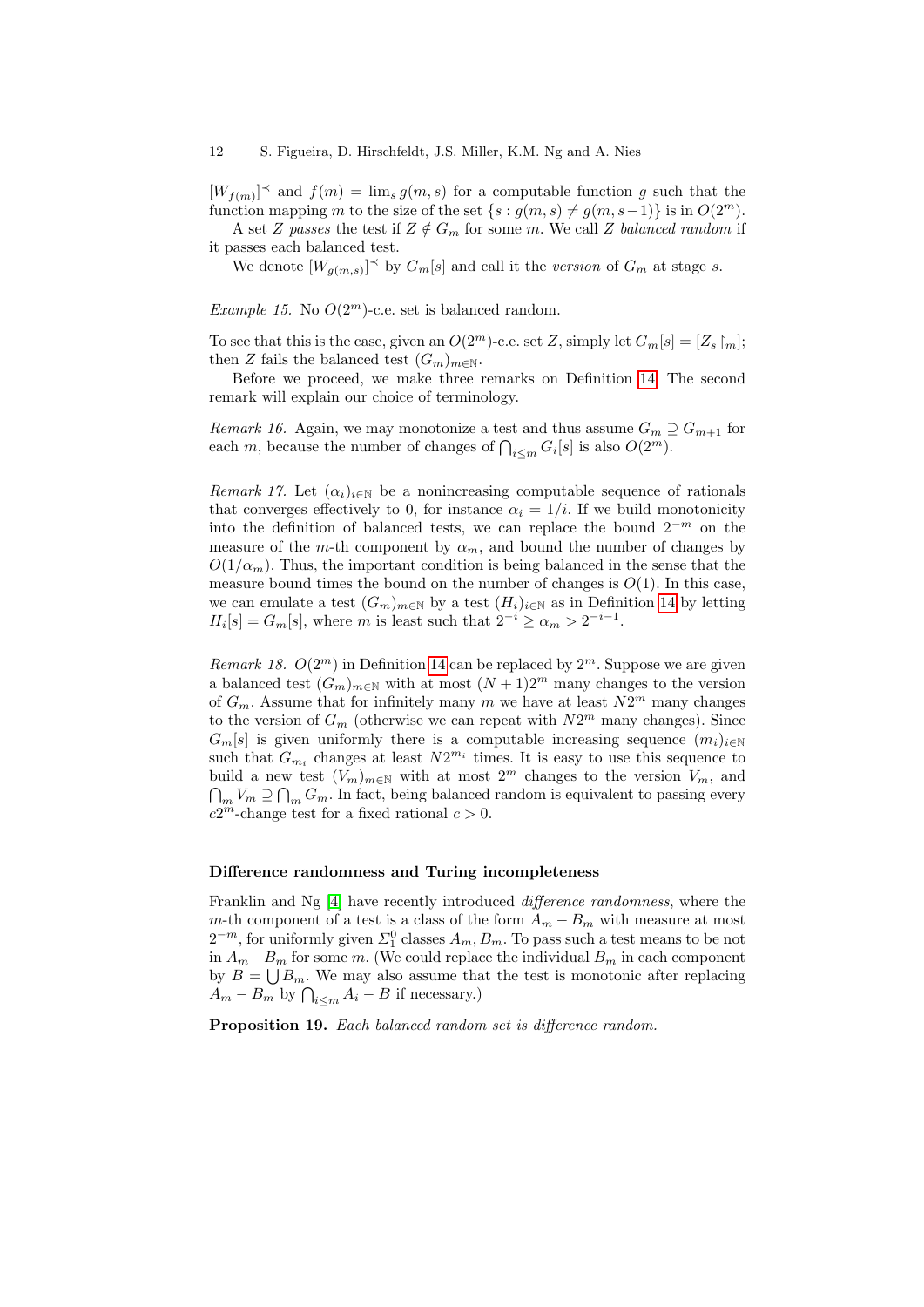*Proof.* Given a test  $(A_m - B_m)_{m \in \mathbb{N}}$ , we may assume that  $\lambda(A_{m,t} - B_{m,t}) \leq 2^{-m}$ for each t (these are the clopen sets effectively approximating  $A_m, B_m$ ). At stage t let i be greatest such that  $\lambda B_{m,t} \geq i2^{-m}$ , and let  $t^* \leq t$  be least such that  $\lambda B_{m,t^*} \geq i2^{-m}$ . Let  $G_m[t] = A_m - B_{m,t^*}$ . Then  $G_m$  changes at most  $2^m$  times. Clearly  $A_m - B_m$  is contained in the last version of  $G_m$ . For each t we have  $\lambda G_m[t] \leq 2^{-m+1}$ , so after omitting the first component we have a balanced test.  $\Box$ 

Franklin and Ng [\[4\]](#page-18-4) proved that for ML-random sets, being difference random is equivalent to being Turing incomplete. It is instructive to give a direct proof of this fact for balanced randomness.

Proposition 20. Each balanced random set is Turing incomplete.

*Proof.* Suppose Z is ML-random and Turing complete. Then  $\Omega = \Gamma(Z)$  for some Turing functional  $\Gamma$ . By a result of Miller and Yu (see [\[11,](#page-18-1) Prop. 5.1.14]), there is a constant c such that  $2^{-m} \geq \lambda \{Z : \Omega\}_{m+c} \prec \Gamma(Z) \}$  for each m. Now let the version  $G_m[t]$  copy  $\{Z : \Omega_t \mid_{m+c} \mathcal{I}_t(Z)\}$  as long as the measure does not exceed  $2^{-m}$ . Then Z fails the balanced test  $(G_m)_{m\in\mathbb{N}}$ .

#### Balanced randomness and being  $\omega$ -c.e.-tracing

<span id="page-12-1"></span>The following (somewhat weak) highness property was introduced by Greenberg and Nies [\[5\]](#page-18-5); it coincides with the class  $G$  in [\[11,](#page-18-1) Proof of 8.5.17].

**Definition 21.** A set Z is  $\omega$ -c.e.-tracing if each function  $f \leq_{\text{wtt}} \emptyset'$  has a Z-c.e. trace  $(T_x^Z)_{x \in \mathbb{N}}$  such that  $|T_x^Z| \leq 2^x$  for each x.

Since we trace only total functions, by a method of Terwijn and Zambella (see [\[11,](#page-18-1) Thm. 8.2.3]), the bound  $2^x$  can be replaced by any order function without changing the class. Greenberg and Nies [\[5\]](#page-18-5) showed that there is a single benign cost function such that each c.e. set obeying it is Turing below each  $\omega$ c.e.-tracing ML-random set. In particular, each strongly jump traceable, c.e. set is below each  $\omega$ -c.e.-tracing set.

<span id="page-12-2"></span>Fact 22. No superlow set is  $\omega$ -c.e.-tracing.

*Proof.* Let Z be superlow. Let  $(T_{e,x}^Z)_{e,x\in\mathbb{N}}$  be an effective list of all Z-c.e. traces such that  $|T_{e,x}^Z| \leq 2^x$  for each  $e, x$ . Since  $Z' \leq_{\text{tt}} \emptyset'$ , the ternary relation " $n \in T_{e,x}^Z$ " is truth-table below  $\emptyset'$ . Now let  $f(x)$  be the least number not in  $\bigcup_{e \leq x} T_{e,x}^Z$ . Then  $f \leq_{tt} \emptyset'$ , and f is not traced by any Z-c.e. trace  $(T_x^Z)_{x \in \mathbb{N}}$  such that  $|T_x^Z| \leq 2^x$ for each  $x$ .

<span id="page-12-0"></span>In the following result we characterize a notion slightly stronger than balanced randomness via the thesis in the introduction: within the ML-randoms, computationally less complex means more random. Let  $g$  be a computable function. To be g-weakly Demuth random means to pass all monotonic Demuth tests where the number of changes of version m is bounded by  $g(m)$ .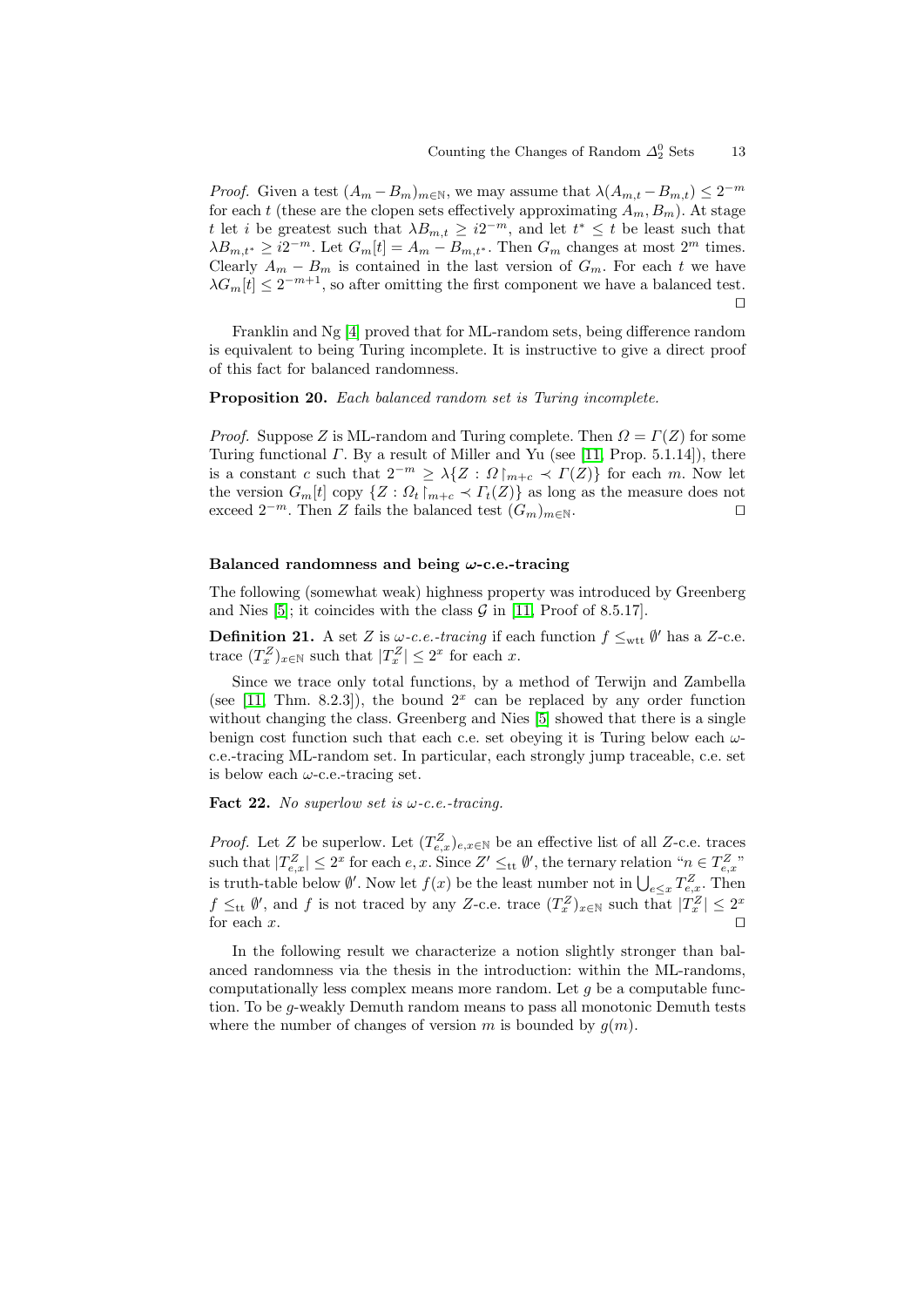**Theorem 23.** Let Z be an ML-random set. Then Z is  $O(h(m)2^m)$ -weakly Demuth random for some order function h iff Z is not  $\omega$ -c.e.-tracing.

*Proof.* ( $\Leftarrow$ ) Suppose that Z is not  $O(h(m)2^m)$ -weakly Demuth random for any order function h. Suppose we are given a function  $f \leq_{\text{wtt}} \emptyset'$  with computable use bound h. Thus there is a computable approximation  $f(x) = \lim_{s} f_s(x)$  with at most  $\tilde{h}(x)$  changes. We will show that f is traced by a Z-c.e. trace  $(T_x^Z)_{x\in\mathbb{N}}$ such that  $|T_x^Z| \leq 2^x$  for each x.

Let  $(m_i)_{i\in\mathbb{N}}$  be a computable sequence of numbers such that

$$
\textstyle\sum_i\tilde{h}(i)2^{-m_i}<\infty,
$$

for instance  $m_i = \lfloor \log \tilde{h}(i) + 2 \log(i+1) \rfloor$ . Let h be an order such that  $h(m_i) < 2^{\frac{1}{2}i}$ for every *i*. Fix a monotonic Demuth test  $(G_m)_{m\in\mathbb{N}}$  with an  $O(h(m)2^m)$  bound on the number of version changes such that  $Z \in \bigcap_m G_m$ .

To obtain the required trace for  $f$ , we define an auxiliary Solovay test  $S$  of the form  $\bigcup \mathcal{S}_i$ . We put  $[\sigma]$  into  $\mathcal{S}_i$  if there are  $2^i$  many versions  $G_{m_i}[t]$  such that  $[\sigma] \subseteq G_{m_i}[t]$ . Clearly the  $S_i$  are uniformly  $\Sigma_1^0$ . We show that  $\lambda S_i = O(2^{-i}h(m_i))$ for each *i*. Let  $(\sigma_k)_{k\in\mathbb{N}}$  be a prefix-free set of strings such that  $\bigcup_k [\sigma_k] = \mathcal{S}_i$ . Let C be the set of stages s such that  $G_{m_i}[s]$  is a new version.

$$
O(h(m_i)) = \sum_{s \in C} \lambda G_{m_i}[s] \ge \sum_{s \in C} \sum_k \lambda (G_{m_i}[s] \cap [\sigma_k]) \ge 2^i \sum_k \lambda [\sigma_k] = 2^i \lambda S_i.
$$

The total measure of all clopen sets put in  $S$  is at most

$$
\sum_i 2^{-i}h(m_i) < \sum_i 2^{-\frac{1}{2}i} < \infty.
$$

To define the c.e. operators  $T_i^Z$ , when Z enters  $G_{m_i}[s]$ , put  $f_s(i)$  into  $T_i^Z$ . Since Z passes the Solovay test  $S$ , for almost every i we put at most  $2<sup>i</sup>$  numbers into  $T_i^Z$ .

To show that f is traced, we define a further Solovay test R. When  $f_s(i) \neq$  $f_{s-1}(i)$ , put the current version  $G_{m_i}[s]$  into R. Note that R is a Solovay test because  $\sum_i \tilde{h}(i)2^{-m_i} < \infty$ . Since Z passes the Solovay test R but fails the because  $\sum_i h(i)Z \leq \infty$ . Since  $Z$  passes the Solovay test  $\Lambda$  but fails the monotonic Demuth test  $(G_m)_{m \in \mathbb{N}}$ , we have  $f(i) \in T_i^Z$  for almost every *i*. For, if  $f_s(i) \neq f_{s-1}(i)$  then Z must enter a further version  $G_m[t]$  for some  $t \geq s$ , so we can put the new value  $f_s(i)$  into  $T_i^Z$ .

(⇒) We use the method of [\[11,](#page-18-1) Lem. 8.5.18]. Suppose Z is  $\omega$ -c.e.-tracing. Given an order function h, we want to build an  $O(h(m)2^m)$  weak Demuth test failed by Z. We may assume that  $h(m) > 0$  for each m. Let  $\widehat{h}(m) = \lfloor \sqrt{h(m)} \rfloor$ , and let  $(T_{e,x})_{e,x\in\mathbb{N}}$  be an effective list of all oracle c.e. traces (i.e., families of uniformly c.e. operators) such that for each oracle Y, we have  $|T_{e,x}^Y| \leq \hat{h}(x)$  for each  $e, x$ . For each Y, let  $V_m^Y = \bigcup_{e \le \hat{h}(m)} T_{e,m}^Y$ . Then  $|V_m^Y| \le h(m)$  for each Y and m, and if  $p \leq_{\text{wtt}} \emptyset'$  then  $p(m) \in V_m^Z$  for almost all m.

We will build a function  $p \leq_{\text{wtt}} \emptyset'$  such that

$$
2^{-m} \ge \lambda \{ Y : p(m) \in V_m^Y \} \text{ for each } m.
$$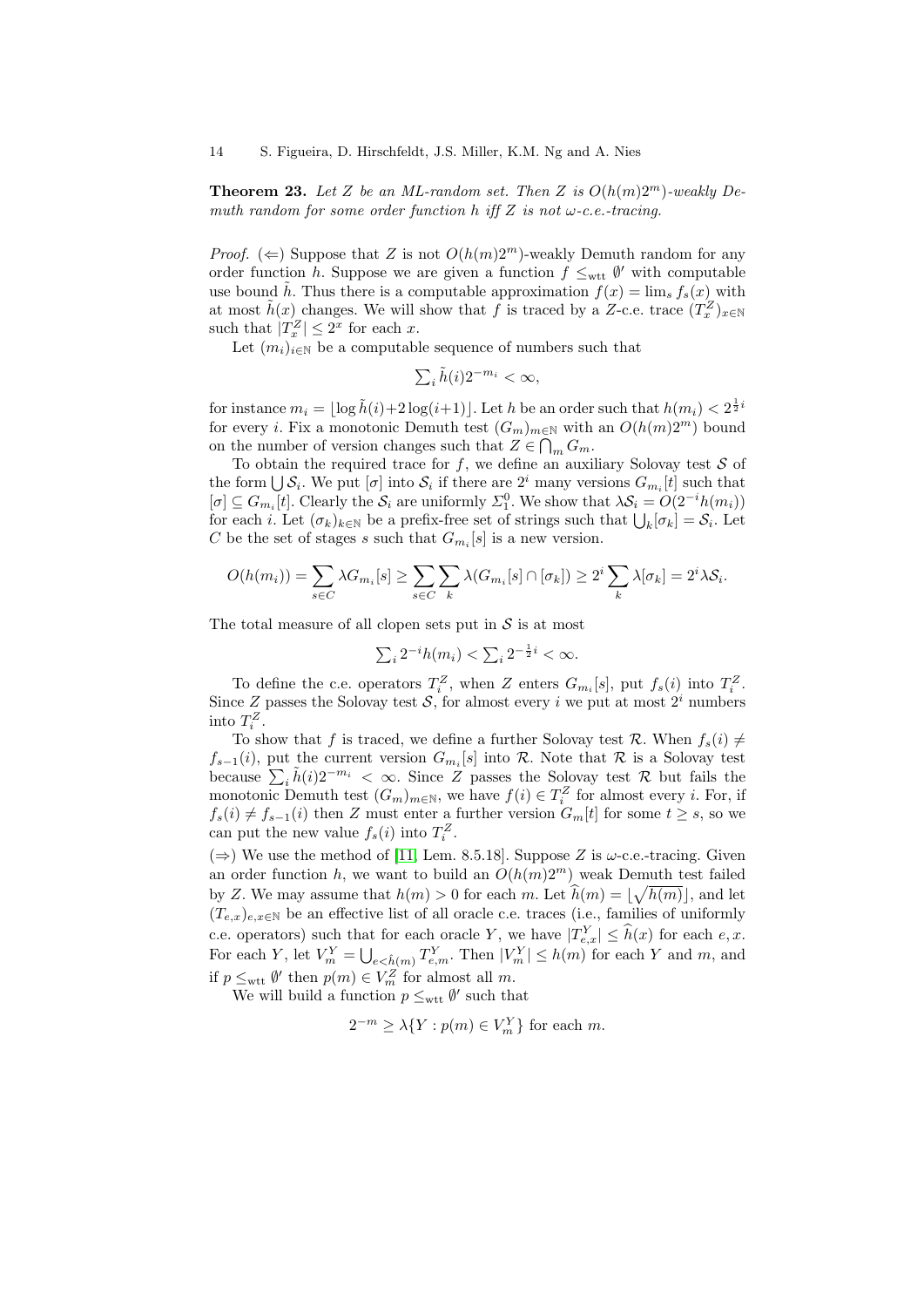To do so, we define a computable approximation for p. Let  $p_0(m) = 1$  for each m. For  $s > 0$ , if  $2^{-m} < \lambda \{ Y : p_{s-1}(m) \in V_{m,s}^Y \}$  then let  $p_s(m) = p_{s-1}(m) + 1$ ; otherwise let  $p_s(m) = p_{s-1}(m)$ .

**Claim.** For each  $m, s$  we have  $p_s(m) \leq 2^m h(m)$ .

We apply [\[11,](#page-18-1) Exercise 1.9.15] for  $\epsilon = 2^{-m}$ . Suppose  $p_s(m)$  is incremented  $N >$  $2<sup>m</sup>h(m)$  many times. Let  $C_i = \{Y : i \in V_m^Y\}$ . For each  $i \leq N$ , since i is not the final value of  $p_s(m)$ , we have  $\lambda \mathcal{C}_i \geq \epsilon$ . Also  $N\epsilon > h(m)$ , so by that exercise there is an  $F \subseteq \{1, \ldots, N\}$  such that  $|F| = h(m) + 1$  and  $\bigcap_{i \in F} C_i \neq \emptyset$ . If  $Y \in \bigcap_{i \in F} C_i$ then  $F \subseteq V_m^Y$ , contradicts the fact that  $|V_m^Y| \leq h(m)$ .

Now let  $p(m) = \lim_{t} p_t(m)$  and  $G_m = \{ Y : p(m) \in V_m^Y \}$ . Then  $(G_m)_{m \in \mathbb{N}}$  is an  $O(h(m)2^m)$  weak Demuth test as shown by the double sequence of versions  $G_m[t] = \{ Y : p_t(m) \in V_{m,t}^Y \}$ . Furthermore,  $Z \in G_m$  for almost all m, which is  $\Box$ sufficient.  $\Box$ 

<span id="page-14-0"></span>Corollary 24. Every superlow ML-random set is balanced random. Hence no superlow ML-random set is  $O(2^n)$ -c.e.

By Theorem [11](#page-7-2) we have the following result.

**Corollary 25.** There is an  $\omega$ -c.e.-tracing low ML-random set.

*Proof.* Applying Theorem [11](#page-7-2) to a  $\Pi_1^0$  class  $\mathcal{P} \subseteq \mathsf{MLR}$ , we obtain a low MLrandom set that is  $o(2^n)$ -c.e. This set is not balanced random. Then, by Theo-rem [23](#page-12-0) the set is  $\omega$ -c.e.-tracing.

Recall that every Turing incomplete ML-random set is difference random. So the above proof also shows that some difference random set is not balanced random.

Remark 26. It is a persistent open question [\[10\]](#page-18-9) whether each K-trivial A is MLnoncuppable. If A is a K-trivial set that can be cupped above  $\emptyset'$  by a ML-random set Y (that is,  $\emptyset' \leq_T A \oplus Y$ ), then Y is LR-complete by work of Hirschfeldt and Nies (see the proof of (iii)⇒(iv) of [\[11,](#page-18-1) Thm. 8.5.18]).

Every LR-complete set is  $\omega$ -c.e.-tracing by [\[11,](#page-18-1) Thm. 8.4.15]. Thus, by The-orem [23,](#page-12-0) no K-trivial set can be cupped above  $\emptyset'$  by a set that is  $O(h(m)2^m)$ weakly Demuth random for some order function  $h$ . We do not know at present whether every balanced random set already satisfies this condition for some h (equivalently, whether every balanced random set fails to be  $\omega$ -c.e.-tracing). We do not even know whether a balanced random set can be LR-complete. We note that a balanced random set Z can be superhigh (i.e.,  $\emptyset'' \leq_{tt} Z'$ ) by [\[12,](#page-18-10) Thm. 4.4] where it is shown that each Demuth test is passed by a superhigh set. For, given an order function h there is a single Demuth test such that each set passing it passes all Demuth tests with  $h$  bounding the number of version changes.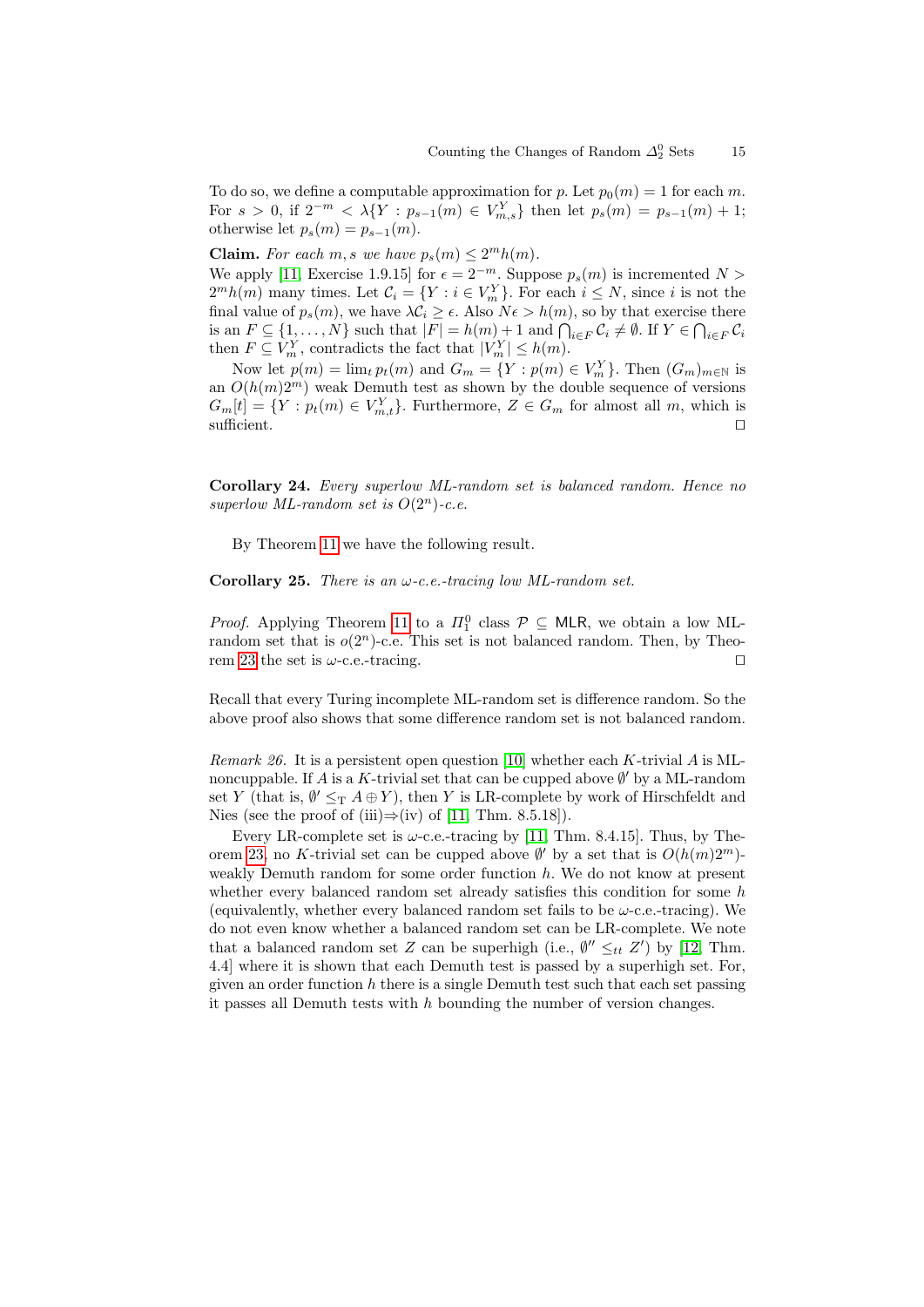16 S. Figueira, D. Hirschfeldt, J.S. Miller, K.M. Ng and A. Nies

#### <span id="page-15-0"></span>8 Dominating the jump

Recall the discussion of certain lowness properties in the introduction. We now give the formal definition of being  $\omega$ -c.e.-jump dominated.

**Definition 27.** A set A is  $\omega$ -c.e.-jump dominated if there is an  $\omega$ -c.e. function  $g(x)$  such that  $J^A(x) \leq g(x)$  for every x such that  $J^A(x)$  is defined.

The following implications are easy to verify:

<span id="page-15-1"></span>jump traceable  $\Rightarrow \omega$ -c.e.-jump dominated  $\Rightarrow$  array computable.

We will see that both implications are proper.

There is a superlow set that is not jump traceable (for instance, a superlow ML-random set), so the first implication is proper by the following result. In  $[11, Thm. 3.6.26]$  $[11, Thm. 3.6.26]$  it is shown that each Demuth random set is  $GL<sub>1</sub>$ . This proof actually shows that each Demuth random set is  $\omega$ -c.e.-jump dominated. This fact gives further examples of  $\omega$ -c.e.-jump dominated sets that are not jump traceable. (We do not need full Demuth randomness as a hypothesis, because the number of version changes for the Demuth test  $(S_m)_{m\in\mathbb{N}}$  constructed in this proof is bounded by  $2^m$ ; however, the test is necessarily not monotonic by Remark [30](#page-16-0) below.)

**Proposition 28.** (i) Every superlow set is  $\omega$ -c.e.-jump dominated. (ii) For c.e. sets, the converse implication holds as well.

*Proof.* (i) Suppose that  $\{A_s\}_{s\in\mathbb{N}}$  is a computable approximation of a superlow set A, and f is a computable function such that  $\lim_s f(x, s) = A'(x)$  for every x, with computably bounded many mind changes. Let  $\varphi_e$  be the e-th partial computable function. We define uniformly c.e. sets  $U_{i,x,e}$  as follows. For each s such that

1.  $\varphi_e(x)[s] \downarrow$ , 2.  $f(\varphi_e(x), s) = 0$ , 3.  $|\{t < s : f(\varphi_e(x), t) \neq f(\varphi_e(x), t + 1)\}| \leq 2i$ , and 4.  $J^{A_s}(x)[s] \downarrow$ ,

we enumerate the shortest initial segment  $\sigma$  of  $A_s$  such that  $J^{\sigma}(x)[s] \downarrow$  into  $U_{i,x,e}$ . There is a computable function r such that  $J^{\sigma}(r(x, e)) \downarrow$  iff some  $\tau \preceq \sigma$  is in  $\bigcup_i U_{i,x,e}$ . By the recursion theorem, we can fix an e such that  $r(x,e) = \varphi_e(x)$ for all  $x$ .

We define a function g as follows. If  $r(x, e) \notin A'$  then let  $g(x) = 0$ . Otherwise, there is an *i* such that there are exactly  $2i + 1$  many  $f(r(x, e), -)$ -changes. Let  $g(x)$  be the maximum of all  $J^{\sigma}(x)$  such that  $\sigma \in U_{i,x,e}$ . Since  $U_{i,x,e}$  stabilizes by the least stage t at which  $f(r(x, e), t)$  has changed exactly  $2i + 1$  many times, it is easy to see that g is  $\omega$ -c.e.

Suppose that  $J^A(x)$ , and let  $\sigma$  be the shortest initial segment of A such that  $J^{\sigma}(x) \downarrow$ . If  $r(x, e) \notin A'$  then  $f(\varphi_e(x), s) = f(r(x, e), s) = 0$  for all sufficiently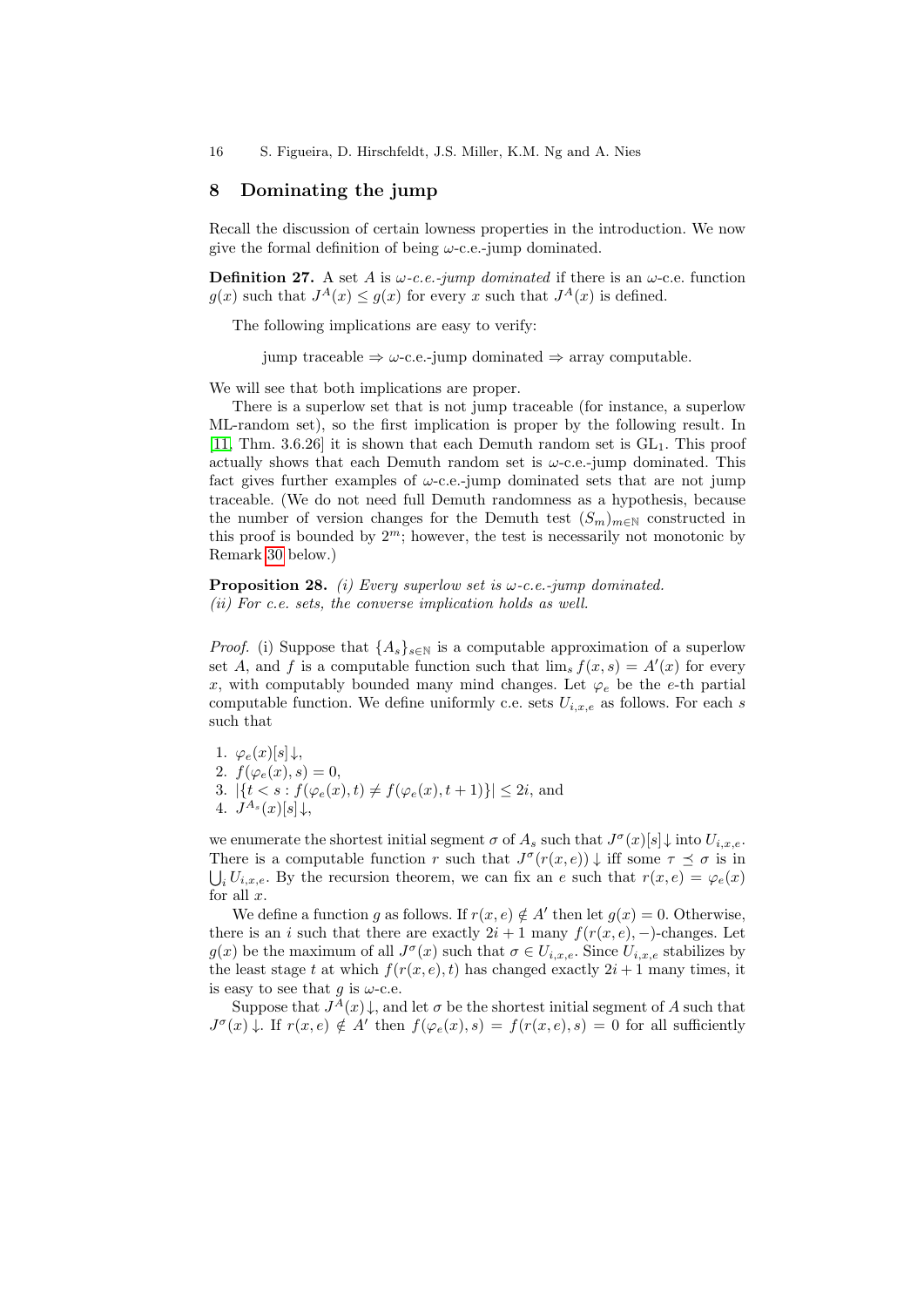large s, so we eventually put  $\sigma$  into  $U_{i,x,e}$  for some i. But then  $J^{\sigma}(r(x,e))\downarrow$ , so  $r(x, e) \in A'$ , which is a contradiction. Thus we must have  $r(x, e) \in A'$ . So there is an i such that there are exactly  $2i + 1$  many  $f(r(x, e), -)$ -changes. Note that  $\bigcup_j U_{j,x,e} = U_{i,x,e}$ , because if  $|\{t < s : f(r(x,e), t) \neq f(r(x,e), t+1)\}| > 2i$  then  $f(r(x, e), s) = 1$ . Since  $J^{\sigma}(r(x, e)) \downarrow$  but  $J^{\tau}(r(x, e)) \uparrow$  for all  $\tau \prec \sigma$ , we must have  $\sigma \in \bigcup_j U_{j,x,e} = U_{i,x,e}.$  Thus  $J^A(x) \le g(x).$ 

(ii) Suppose that A is c.e. and there is an  $\omega$ -c.e. function g such that  $J^A(x) \leq$  $g(x)$  for all x such that  $J^A(x) \downarrow$ . Let  $g(x, s)$  be an approximation to g with a computably bounded number of mind changes. Let  $c$  be a computable function such that  $J^A(c(x))$  is the least s for which  $J^A(x)[s] \downarrow$  with an A-correct use. Let  $p(x, s) = 1$  if  $J^A(x)[g(c(x), s)]$ ; otherwise, let  $p(x, s) = 0$ . It is easy to see that  $p(x, -)$  changes at most as often as  $g(c(x), -)$ , and that  $A'(x) = \lim_{s} p(x, s)$ , so A is superlow.  $\Box$ 

To show that the second implication above is proper, note that every  $\omega$ -c.e.jump dominated set is  $\Delta_2^0$ -jump dominated, i.e., Definition [27](#page-15-1) holds with a  $\Delta_2^0$ function g. This notion, which has also been called "weakly jump traceable", implies that the set is  $GL_1$ . Some array computable set is not  $GL_1$ , and hence not  $\omega$ -c.e.-jump dominated.

The following result extends Fact [22.](#page-12-2)

#### <span id="page-16-1"></span>Fact 29. If a set is  $\omega$ -c.e.-jump dominated, then it is not  $\omega$ -c.e.-tracing.

*Proof.* As before, let  $(T_{e,x}^Z)_{e,x\in\mathbb{N}}$  be an effective list of all Z-c.e. traces such that  $|T_{e,x}^Z| \leq 2^x$  for each e, x. There is a Turing functional  $\Gamma$  such that  $\Gamma^Z(e,x,r)$ is the r-th element enumerated into  $T_{e,x}^Z$ . Hence we can choose a ternary computable function p such that  $\Gamma^X(e,x,r) \simeq J^X(p(e,x,r))$  for each oracle X, where  $\simeq$  means that the two functions have the same domain and are equal where defined.

Now suppose Z is  $\omega$ -c.e.-jump dominated via a function  $g \leq_{\text{wtt}} \emptyset'$ . Let

$$
\hat{g}(x) = 1 + \max\{g(p(e, x, r)) : e \le x \land r \le 2^x\}.
$$

Then  $\hat{g} \leq_{\text{wtt}} \hat{\theta}'$ . Furthermore,  $\hat{g}(x) > \max T_{e,x}^Z$  for each  $e \leq x$ . Hence  $\hat{g}$  is not traced by any  $Z$ -c.e. trace of the appropriate size.  $\square$ 

<span id="page-16-0"></span>Remark 30. Every weakly 2-random set is weakly Demuth random. A weakly 2 random set that is not  $GL_1$  is neither  $\omega$ -c.e.-jump dominated nor  $\omega$ -c.e.-tracing, by Theorem [23.](#page-12-0) Such a set was proved to exist by Lewis, Montalbán, and Nies [\[8\]](#page-18-11). (Miller and Nies later proved that no weakly 2-random set of hyperimmune-free degree can be  $GL_1$  [\[11,](#page-18-1) Thm. 8.1.19].)

Remark 31. We say that Z is  $\Delta_2^0$ -tracing if each function  $f \leq_T \emptyset'$  has a Z-c.e. trace  $(T_x^Z)_{x\in\mathbb{N}}$  such that  $|T_x^Z| \leq 2^x$  for each x. Barmpalias [\[1,](#page-18-12) Cor. 1] proved a result related to Fact [29](#page-16-1) but harder: if a set is array computable, then it is not  $\Delta_2^0$ -tracing. The hypothesis is weaker, and so is the conclusion. We do not know at present whether there is an array computable  $\omega$ -c.e.-tracing set.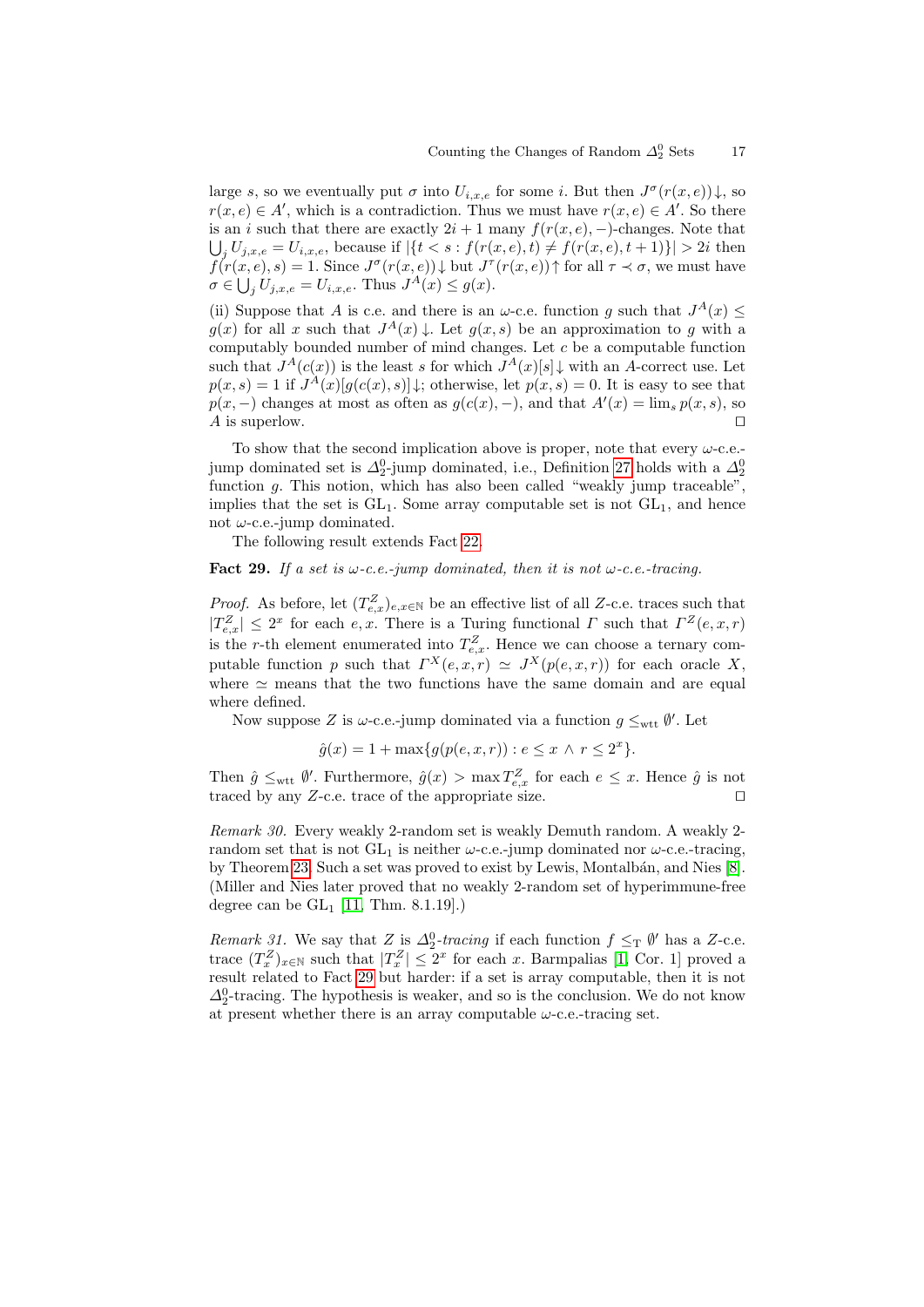## <span id="page-17-0"></span>9 Tracing, jump domination, and randomness

In this section we examine some relationships between being  $\omega$ -c.e.-tracing, being  $\omega$ -c.e.-jump dominated, and randomness theoretic notions of highness. As corollaries, we obtain upper bounds on the class of sets that can be cupped to ∅ 0 by a Demuth random set, and the class of sets that can be cupped to  $\emptyset'$  by a weakly Demuth random set.

We say that a set  $A$  is Demuth cuppable if there is a Demuth random set  $X$ such that  $\emptyset' \leq_T A \oplus X$ . We say that A is High(ML-random, Demuth random) if every set that is ML-random relative to  $A$  is Demuth random. The analogous definitions apply to weak Demuth randomness.

<span id="page-17-1"></span>**Proposition 32.** Every  $\omega$ -c.e.-tracing set is High(ML-random, Demuth random).

*Proof.* Suppose A is  $\omega$ -c.e.-tracing. Fix a Demuth test  $(G_m)_{m\in\mathbb{N}}$ . Let the  $\omega$ -c.e. function f be such that  $[W_{f(m)}]^\prec = G_m$  for all m. Let  $(T_m^A)_{m \in \mathbb{N}}$  be a c.e. trace relative to A such that  $|T_m^A| \leq m$ , and for each m, the component  $T_m^A$  contains the least s such that  $f(m) = f(m, s)$ .

Define an A-Solovay test  $(S_m^A)_{m\in\mathbb{N}}$  as follows: for each  $s \in T_m^A$ , enumerate  $[W_{f(m,s)}]$ <sup> $\prec$ </sup> into  $\mathcal{S}_{m}^{A}$ . Then  $\sum_{m} \mu(\mathcal{S}_{m}^{A}) \leq \sum_{m} m2^{-m} < \infty$ . Thus no set that is in infinitely many  $G_m$  is ML-random relative to A.

For every set A, we have  $\emptyset' \leq_T A \oplus \Omega^A$ . So every  $\omega$ -c.e.-tracing set is Demuth cuppable. We do not know whether the converse of Proposition [32](#page-17-1) holds.

**Proposition 33.** If A is not  $\omega$ -c.e.-jump dominated then A is High(ML-random, weakly Demuth random).

*Proof.* Suppose A is not High(ML random, weakly Demuth random). Let  $Z$  be ML-random relative to A and fix a weak Demuth test such that  $Z \in G_m$  for every m. Let the  $\omega$ -c.e. function f be such that  $[W_{f(m)}] \preceq G_m$  for all m. We define an  $\omega$ -c.e. function g and an oracle Solovay test  $(S_m)_{m \in \mathbb{N}}$ .

Fix m. Let  $0 = s_0 < s_1 < \cdots < s_N$  list all s such that  $f(m, s) \neq f(m, s - 1)$ . At each stage t, proceed as follows. Let i be largest such that  $s_i \leq t$ . For each  $\sigma$ such that  $J^{\sigma}(m)$  converges for the first time at stage t, put  $\sigma$  into an auxiliary set  $C_i$  and put each  $[\tau] \subseteq [W_{f(m,s_i)}]^\prec$  into  $\mathcal{S}_m^{\sigma}$ . Let  $g(m) = \max\{J^{\sigma}(m) : \sigma \in$  $C_i \wedge i < N$ .

Clearly, g is an  $\omega$ -c.e. function. The total weight of strings enumerated into  $S_m^A$  is at most  $2^{-m}$  for each m, so  $(S_m^A)_{m\in\mathbb{N}}$  is an A-Solovay test. Thus, for almost every m, we have  $Z \notin \mathcal{S}_m^A$ . For any such m, if  $J^A(m) \downarrow$ , then the first stage at which  $J^A(m)$  converges must be less than  $s_N$ , where N is as above, as otherwise we would have  $Z \in G_m = [W_{f(m)}]^\prec = [W_{f(m, s_n)}]^\prec \subseteq \mathcal{S}_m^A$ . It follows that  $J^A(m) \leq g(m)$ .

An immediate corollary is that every set A that is not  $\omega$ -c.e.-jump dominated is cuppable via a weakly Demuth random set, namely  $\Omega^A$ . In particular, every c.e. non-superlow set is cuppable via a weakly Demuth random set.